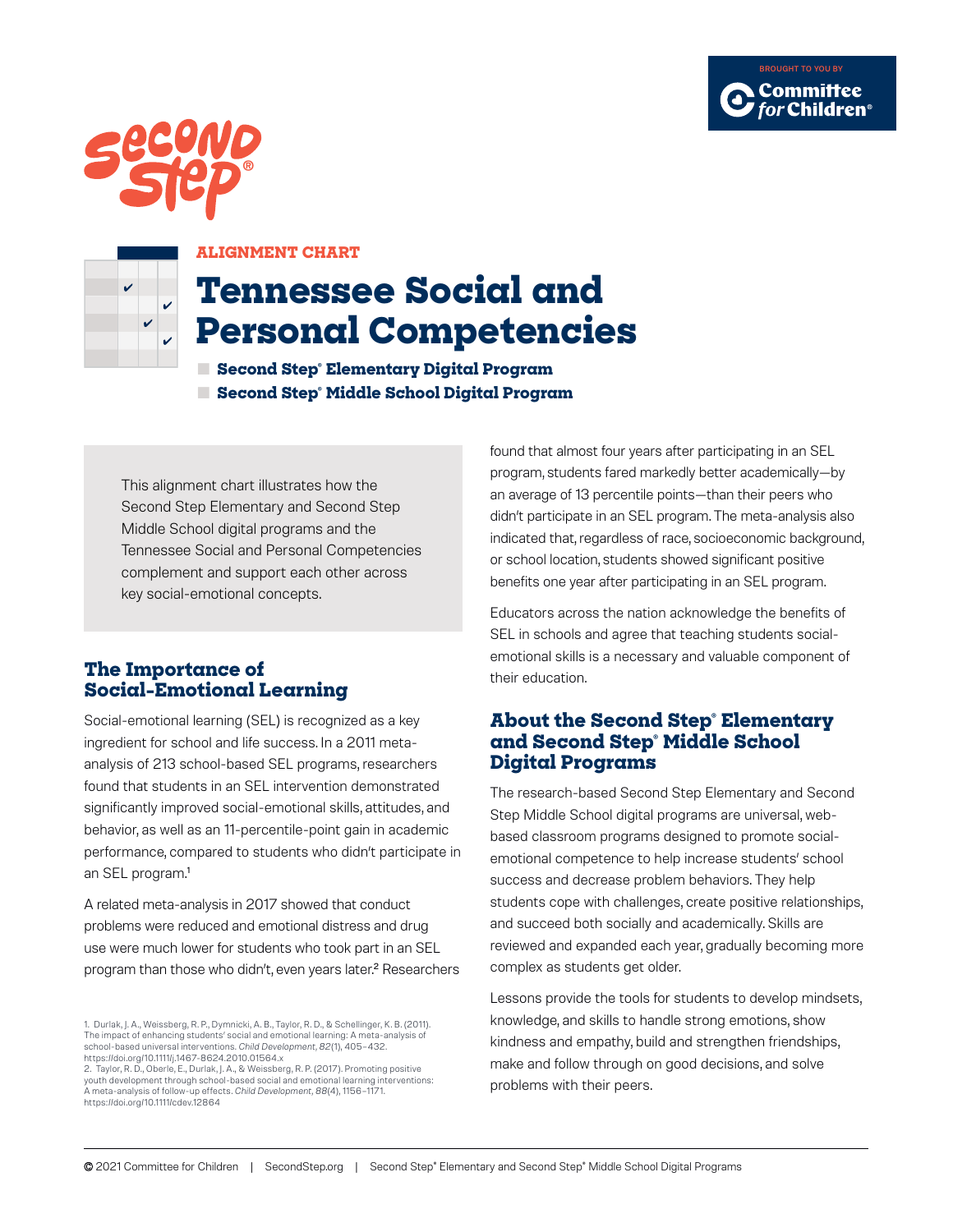

**Competency Dimension** 

**Self-Awareness**

Self-Awareness

1A. Demonstrate an awareness of his/ her emotions

|                                                                                                                      |                    |                                                                 |                            |                                            | <b>Key Skills and Concepts</b>                                                                                                           |                                                                   |                                                                     |                                               |                                               |                                                                  |                              |                                                               |                                                          |                            | <b>Key Skills and Concepts</b>        |                                              |                                                                                  |                                                           |                                              |                                                                             |                                                           |
|----------------------------------------------------------------------------------------------------------------------|--------------------|-----------------------------------------------------------------|----------------------------|--------------------------------------------|------------------------------------------------------------------------------------------------------------------------------------------|-------------------------------------------------------------------|---------------------------------------------------------------------|-----------------------------------------------|-----------------------------------------------|------------------------------------------------------------------|------------------------------|---------------------------------------------------------------|----------------------------------------------------------|----------------------------|---------------------------------------|----------------------------------------------|----------------------------------------------------------------------------------|-----------------------------------------------------------|----------------------------------------------|-----------------------------------------------------------------------------|-----------------------------------------------------------|
| D<br>$\bullet$                                                                                                       |                    | <b>Brain Builders</b><br>(Executive-<br><b>Function Skills)</b> |                            |                                            | <b>Unit 1: Growth Mindset</b>                                                                                                            | & Goal-Setting                                                    |                                                                     |                                               |                                               | <b>Unit 2: Emotion Management</b>                                |                              |                                                               |                                                          |                            | <b>Unit 3: Empathy &amp; Kindness</b> |                                              |                                                                                  |                                                           | <b>Unit 4: Problem-Solving</b>               |                                                                             |                                                           |
| lementary:<br>m Alignment with<br><b>ial and Personal</b><br>for<br>en-Grade 2                                       | Attention          | Working memory                                                  | Inhibitory control         | and ignore distractions<br>Focus attention | s while<br>: of learning<br>$\omega$<br>are part<br>ರಾ<br>$\overline{\overline{\sigma}}$<br>Persevere through ch<br>recognizing mistakes | Recognize unhelpful thoughts and replace<br>with helpful thoughts | Recognize personal strengths and areas<br>for improvement<br>improv | at a skill<br>to get better<br>Recognize ways | own emotions<br>one's<br>name<br>Identify and | others<br>$\equiv$ .<br>emotions<br>identify<br>and<br>Recognize | emotions<br>Recognize strong | using strategies<br>Manage strong emotions by<br>to feel calm | act kindly<br>and<br>Recognize kindness<br>toward others | Take others' perspectives  | others<br>đ<br>empathy f<br>evelop    | Recognize that empathy can lead to kind acts | feel calm before<br>$\mathtt{c}_1$<br>Manage strong emotions<br>solving problems | problems<br>solve<br>$\mathbf{S}$<br>ഗ<br>Apply strategie | amends<br>make<br>and<br>Recognize accidents | ō<br>$\Phi$<br>blam<br>without<br>problem<br>State the prob<br>name-calling | problem<br><b>G</b><br>°<br>solutions<br>of many<br>Think |
| <b>Developmental Indicator</b>                                                                                       |                    |                                                                 |                            |                                            |                                                                                                                                          |                                                                   |                                                                     |                                               |                                               |                                                                  |                              |                                                               |                                                          |                            | $\Omega$                              |                                              |                                                                                  |                                                           |                                              |                                                                             |                                                           |
| 1A.1. Recognizes and accurately names<br>emotions/feelings                                                           |                    |                                                                 |                            |                                            |                                                                                                                                          |                                                                   |                                                                     |                                               | $\checkmark$                                  | $\checkmark$                                                     | $\checkmark$                 | $\checkmark$                                                  | $\checkmark$                                             | $\boldsymbol{\mathcal{U}}$ | V                                     | $\checkmark$                                 | $\checkmark$                                                                     |                                                           |                                              |                                                                             |                                                           |
| 1A.2. Identifies and communicates<br>emotions/feelings                                                               |                    |                                                                 |                            |                                            |                                                                                                                                          |                                                                   |                                                                     |                                               | $\checkmark$                                  | $\checkmark$                                                     | V                            | $\mathbf v$                                                   | $\checkmark$                                             | $\checkmark$               | $\checkmark$                          | $\checkmark$                                 | $\checkmark$                                                                     |                                                           |                                              |                                                                             |                                                           |
| 1A.3. Describes emotions and the<br>situations that cause them (i.e., triggers)                                      |                    |                                                                 |                            |                                            |                                                                                                                                          |                                                                   |                                                                     |                                               | $\checkmark$                                  | $\checkmark$                                                     | V                            | $\checkmark$                                                  |                                                          |                            |                                       |                                              | $\checkmark$                                                                     |                                                           | $\checkmark$                                 | $\checkmark$                                                                |                                                           |
| 1B.1. Describes personal likes and dislikes                                                                          |                    |                                                                 |                            |                                            |                                                                                                                                          |                                                                   | $\checkmark$                                                        |                                               |                                               |                                                                  |                              |                                                               |                                                          |                            |                                       |                                              |                                                                                  |                                                           |                                              |                                                                             |                                                           |
| 1B.2. Recognizes personal qualities<br>and interests                                                                 |                    |                                                                 |                            |                                            | $\checkmark$                                                                                                                             |                                                                   | $\checkmark$                                                        |                                               | $\checkmark$                                  | $\checkmark$                                                     | $\checkmark$                 | $\checkmark$                                                  | $\checkmark$                                             |                            |                                       |                                              |                                                                                  | $\checkmark$                                              |                                              |                                                                             |                                                           |
| 1B.3. Identifies an interest as it relates to<br>personal experiences                                                |                    |                                                                 |                            |                                            | $\boldsymbol{\mathcal{U}}$                                                                                                               | $\boldsymbol{\mathcal{U}}$                                        | $\checkmark$                                                        | $\checkmark$                                  |                                               |                                                                  |                              |                                                               |                                                          |                            |                                       |                                              |                                                                                  |                                                           |                                              |                                                                             |                                                           |
| 1B.4. Identifies and describes preferences                                                                           |                    |                                                                 |                            |                                            |                                                                                                                                          |                                                                   | $\checkmark$                                                        |                                               |                                               |                                                                  |                              |                                                               | $\boldsymbol{\mathcal{U}}$                               | $\checkmark$               |                                       |                                              |                                                                                  | $\checkmark$                                              |                                              |                                                                             |                                                           |
| 1C.1. Identifies likes and dislikes                                                                                  |                    |                                                                 |                            |                                            |                                                                                                                                          |                                                                   |                                                                     |                                               |                                               |                                                                  |                              |                                                               |                                                          | V                          |                                       |                                              |                                                                                  |                                                           |                                              |                                                                             |                                                           |
| 1C.2. Describes things one does well or<br>the knowledge they have                                                   |                    |                                                                 |                            |                                            | $\mathbf v$                                                                                                                              | $\boldsymbol{\mathcal{U}}$                                        | $\mathbf v$                                                         | $\checkmark$                                  |                                               |                                                                  |                              |                                                               |                                                          |                            |                                       |                                              |                                                                                  |                                                           |                                              |                                                                             |                                                           |
| 1C.3. Describes an activity/task in which<br>one may need help in order to improve                                   |                    |                                                                 |                            |                                            |                                                                                                                                          | $\mathbf{v}$                                                      | $\mathbf v$                                                         | $\checkmark$                                  |                                               |                                                                  |                              |                                                               |                                                          |                            |                                       |                                              |                                                                                  |                                                           |                                              |                                                                             |                                                           |
| 1D.1. Understands and follows<br>schoolwide expectations for safe and<br>productive learning                         | $\checkmark$       | V                                                               | $\boldsymbol{\mathcal{U}}$ | $\checkmark$                               | $\checkmark$                                                                                                                             | $\boldsymbol{\mathcal{U}}$                                        |                                                                     | $\checkmark$                                  |                                               |                                                                  | $\checkmark$                 | $\checkmark$                                                  |                                                          |                            |                                       |                                              | $\checkmark$                                                                     | V                                                         | $\checkmark$                                 | $\checkmark$                                                                |                                                           |
| 1D.2. Recognizes that there are positive<br>and negative consequences of personal<br>choices, behaviors, and actions |                    |                                                                 |                            | $\checkmark$                               | $\boldsymbol{\mathcal{U}}$                                                                                                               | $\checkmark$                                                      |                                                                     |                                               |                                               |                                                                  | V                            | $\checkmark$                                                  |                                                          |                            |                                       |                                              | $\checkmark$                                                                     | V                                                         | $\mathbf v$                                  | $\boldsymbol{\mathcal{U}}$                                                  |                                                           |
| 1D.3. Demonstrates responsible use and<br>care of personal and others' belongings                                    |                    |                                                                 |                            |                                            |                                                                                                                                          |                                                                   |                                                                     |                                               |                                               | $\checkmark$                                                     | V                            | $\checkmark$                                                  | $\checkmark$                                             | $\checkmark$               | $\checkmark$                          | $\checkmark$                                 | $\checkmark$                                                                     | $\checkmark$                                              | $\checkmark$                                 |                                                                             |                                                           |
| 1D.4. Identifies attitudes and behaviors<br>that lead to successful learning                                         | $\boldsymbol{\nu}$ | V                                                               |                            | $\checkmark$                               | $\boldsymbol{\mathcal{U}}$                                                                                                               | $\boldsymbol{\nu}$                                                | $\boldsymbol{\mathcal{U}}$                                          | $\boldsymbol{\mathcal{U}}$                    |                                               |                                                                  | $\checkmark$                 | $\checkmark$                                                  |                                                          |                            |                                       |                                              |                                                                                  | $\boldsymbol{\mathcal{U}}$                                |                                              |                                                                             |                                                           |
| 1D.5. Advocates for self by asking for help                                                                          |                    |                                                                 |                            | $\checkmark$                               | $\checkmark$                                                                                                                             |                                                                   |                                                                     | $\checkmark$                                  |                                               |                                                                  |                              | $\checkmark$                                                  |                                                          |                            |                                       |                                              |                                                                                  | $\checkmark$                                              |                                              |                                                                             |                                                           |

**Second Step® Eleme Digital Program Alignment Tennessee Social a Competencies for**

# **Kindergarten-G**

1B. Demonstrate an awareness of his/her personal qualities and interests

1C. Demonstrate an awareness of his/her strengths and limitations

1D. Demonstrate a sense of personal responsibility and advocacy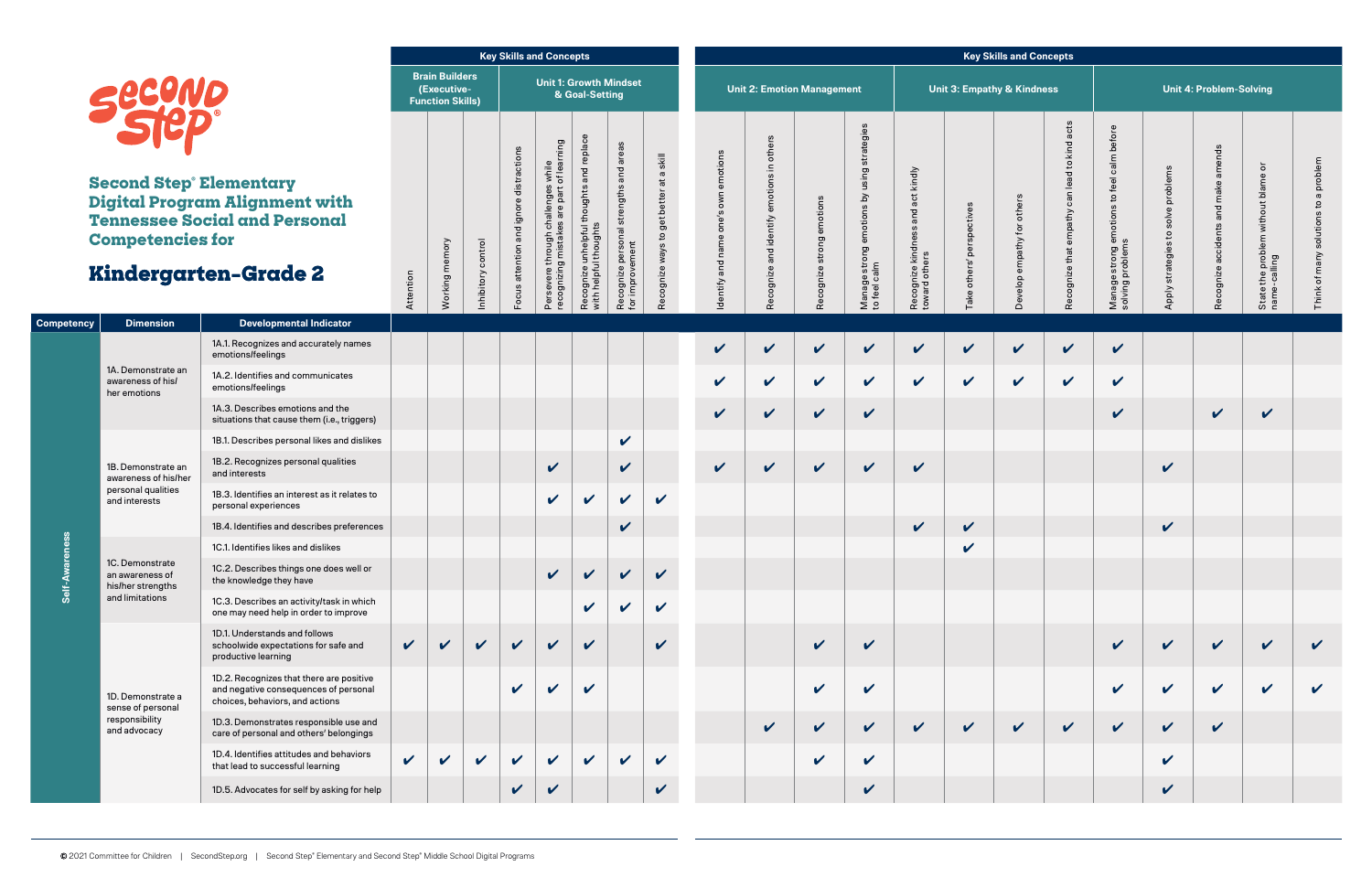|                                                                                                                                                                     |           |                                                                 |                    |                                         | <b>Key Skills and Concepts</b>                                                                    |                                                                   |                                                                       |                                                                           |                                                 |                                                                                   |                            |                                                                                            |                                                           |                                       | <b>Key Skills and Concepts</b>                       |                                              |                                                                   |                                                          |                                                 |                                                                     |                                                                         |
|---------------------------------------------------------------------------------------------------------------------------------------------------------------------|-----------|-----------------------------------------------------------------|--------------------|-----------------------------------------|---------------------------------------------------------------------------------------------------|-------------------------------------------------------------------|-----------------------------------------------------------------------|---------------------------------------------------------------------------|-------------------------------------------------|-----------------------------------------------------------------------------------|----------------------------|--------------------------------------------------------------------------------------------|-----------------------------------------------------------|---------------------------------------|------------------------------------------------------|----------------------------------------------|-------------------------------------------------------------------|----------------------------------------------------------|-------------------------------------------------|---------------------------------------------------------------------|-------------------------------------------------------------------------|
| $^{\circ}$                                                                                                                                                          |           | <b>Brain Builders</b><br>(Executive-<br><b>Function Skills)</b> |                    |                                         | <b>Unit 1: Growth Mindset</b>                                                                     | & Goal-Setting                                                    |                                                                       |                                                                           |                                                 | <b>Unit 2: Emotion Management</b>                                                 |                            |                                                                                            |                                                           | <b>Unit 3: Empathy &amp; Kindness</b> |                                                      |                                              |                                                                   |                                                          | <b>Unit 4: Problem-Solving</b>                  |                                                                     |                                                                         |
| lementary<br>n Alignment with<br>ial and Personal<br>for<br><b>n-Grade 2:</b>                                                                                       | Attention | Working memory                                                  | Inhibitory control | Focus attention and ignore distractions | while<br>of learning<br>challenges<br>es are part c<br>Persevere through c<br>recognizing mistake | Recognize unhelpful thoughts and replace<br>with helpful thoughts | areas<br>and<br>engths<br>onal<br>Recognize person<br>for improvement | a skill<br>$\vec{a}$<br>get better<br>$\overline{c}$<br>ways<br>Recognize | emotions<br>own<br>one's<br>name<br>dentify and | others<br>$\mathrel{\mathop{\uncorner}}$<br>emotions<br>and identify<br>Recognize | Recognize strong emotions  | using strategies<br>$\overline{\mathbf{a}}$<br>emotions<br>Manage strong e<br>to feel calm | and act kindly<br>ဖ<br>Recognize kindnes<br>toward others | others' perspectives<br>Take          | others<br>tor<br>empathy <sup>+</sup><br>evelop<br>Ă | Recognize that empathy can lead to kind acts | calm before<br>Manage strong emotions to feel<br>solving problems | problems<br>solve<br>$\mathbf{S}$<br>strategies<br>Apply | amends<br>make<br>and<br>accidents<br>Recognize | ৯<br>blame<br>without<br>the problem<br>--calling<br>name-<br>State | problem<br><b>GD</b><br>$\mathbf{c}$<br>solutions<br>many<br>৳<br>Think |
| <b>Developmental Indicator</b>                                                                                                                                      |           |                                                                 |                    |                                         |                                                                                                   |                                                                   |                                                                       |                                                                           |                                                 |                                                                                   |                            |                                                                                            |                                                           |                                       |                                                      |                                              |                                                                   |                                                          |                                                 |                                                                     |                                                                         |
| 1E.1. Identifies at least one adult they trust                                                                                                                      |           |                                                                 |                    |                                         | V                                                                                                 |                                                                   |                                                                       | $\boldsymbol{\mathcal{U}}$                                                |                                                 |                                                                                   |                            |                                                                                            |                                                           |                                       |                                                      |                                              |                                                                   |                                                          |                                                 |                                                                     |                                                                         |
| 1E.2. Identifies situations in which they<br>need to seek help from an adult                                                                                        |           |                                                                 |                    |                                         |                                                                                                   |                                                                   |                                                                       | $\checkmark$                                                              |                                                 |                                                                                   |                            |                                                                                            |                                                           |                                       |                                                      |                                              |                                                                   | $\checkmark$                                             |                                                 |                                                                     |                                                                         |
| 1E.3. Recognizes how and where to get<br>help in an emergency situation                                                                                             |           |                                                                 |                    |                                         |                                                                                                   |                                                                   |                                                                       |                                                                           |                                                 |                                                                                   |                            |                                                                                            |                                                           |                                       |                                                      |                                              |                                                                   | $\checkmark$                                             |                                                 |                                                                     |                                                                         |
| 2A.1. Identifies sources of common<br>stress and demonstrates the ability to<br>manage emotions                                                                     |           |                                                                 |                    |                                         | $\checkmark$                                                                                      | $\checkmark$                                                      |                                                                       |                                                                           | $\checkmark$                                    | $\checkmark$                                                                      | $\checkmark$               | $\checkmark$                                                                               |                                                           |                                       |                                                      |                                              | V                                                                 |                                                          |                                                 | $\checkmark$                                                        |                                                                         |
| 2A.2. Identifies and describes how<br>emotions relate to thoughts and behaviors                                                                                     |           |                                                                 |                    |                                         |                                                                                                   | $\checkmark$                                                      |                                                                       |                                                                           | $\checkmark$                                    | $\checkmark$                                                                      | $\checkmark$               | $\checkmark$                                                                               | $\checkmark$                                              | $\checkmark$                          | V                                                    | $\checkmark$                                 | V                                                                 |                                                          | $\checkmark$                                    | $\checkmark$                                                        |                                                                         |
| 2A.3. Describes and practices using<br>words to share their emotions about an<br>interaction or situation                                                           |           |                                                                 |                    |                                         | $\checkmark$                                                                                      | $\checkmark$                                                      |                                                                       |                                                                           | $\checkmark$                                    | $\checkmark$                                                                      | $\checkmark$               | $\checkmark$                                                                               |                                                           |                                       |                                                      |                                              | V                                                                 | V                                                        | $\checkmark$                                    | $\checkmark$                                                        |                                                                         |
| 2B.1. Identifies a short-term goal<br>(wish, dream)                                                                                                                 |           |                                                                 |                    |                                         | $\checkmark$                                                                                      |                                                                   | $\checkmark$                                                          | $\checkmark$                                                              |                                                 |                                                                                   |                            |                                                                                            |                                                           |                                       |                                                      |                                              |                                                                   |                                                          |                                                 |                                                                     |                                                                         |
| 2B.2. Identifies the steps needed to<br>accomplish a short-term goal                                                                                                |           |                                                                 |                    | $\checkmark$                            | $\checkmark$                                                                                      |                                                                   | $\checkmark$                                                          | $\checkmark$                                                              |                                                 |                                                                                   |                            |                                                                                            |                                                           |                                       |                                                      |                                              |                                                                   |                                                          |                                                 |                                                                     |                                                                         |
| 2B.3. Identifies people/resources needed<br>to meet a short-term goal                                                                                               |           |                                                                 |                    |                                         |                                                                                                   |                                                                   | $\checkmark$                                                          | $\boldsymbol{\mathcal{U}}$                                                |                                                 |                                                                                   |                            |                                                                                            |                                                           |                                       |                                                      |                                              |                                                                   |                                                          |                                                 |                                                                     |                                                                         |
| 2B.4. Recognizes if a goal is under one's<br>own control or someone else's                                                                                          |           |                                                                 |                    |                                         |                                                                                                   |                                                                   |                                                                       |                                                                           |                                                 |                                                                                   |                            |                                                                                            |                                                           |                                       |                                                      |                                              |                                                                   |                                                          |                                                 |                                                                     |                                                                         |
| 2B.5. Describes something they have<br>accomplished                                                                                                                 |           |                                                                 |                    |                                         | $\mathbf v$                                                                                       |                                                                   |                                                                       | $\checkmark$                                                              |                                                 |                                                                                   |                            |                                                                                            |                                                           |                                       |                                                      |                                              |                                                                   |                                                          |                                                 |                                                                     |                                                                         |
| 3A.1. Recognizes the emotions/feelings of<br>others by using attention and/or listening<br>skills to assess facial expressions, body<br>language, and tone of voice |           |                                                                 |                    |                                         |                                                                                                   |                                                                   |                                                                       |                                                                           |                                                 | $\checkmark$                                                                      | $\boldsymbol{\mathcal{U}}$ | $\checkmark$                                                                               | $\checkmark$                                              | $\checkmark$                          | V                                                    | $\checkmark$                                 |                                                                   |                                                          |                                                 |                                                                     |                                                                         |
| 3A.2. Recognizes the effect of words and<br>actions on others' emotions                                                                                             |           |                                                                 |                    |                                         |                                                                                                   |                                                                   |                                                                       |                                                                           |                                                 | $\boldsymbol{\mathcal{U}}$                                                        | V                          | $\checkmark$                                                                               | $\checkmark$                                              | $\mathbf v$                           | V                                                    | $\checkmark$                                 | $\checkmark$                                                      | $\checkmark$                                             | $\checkmark$                                    | $\checkmark$                                                        |                                                                         |

| <b>Competency</b>  | <b>Dimension</b>                                                       | <b>Developmental Indicator</b>                                                                                                                                      |  |                            |                            |                            |                            |                            |                            |                            |                            |                            |   |                            |                    |                    |   |   |
|--------------------|------------------------------------------------------------------------|---------------------------------------------------------------------------------------------------------------------------------------------------------------------|--|----------------------------|----------------------------|----------------------------|----------------------------|----------------------------|----------------------------|----------------------------|----------------------------|----------------------------|---|----------------------------|--------------------|--------------------|---|---|
|                    |                                                                        | 1E.1. Identifies at least one adult they trust                                                                                                                      |  |                            | $\mathbf v$                |                            |                            | $\checkmark$               |                            |                            |                            |                            |   |                            |                    |                    |   |   |
| Self-Awareness     | 1E. Identify external<br>and community<br>resources                    | 1E.2. Identifies situations in which they<br>need to seek help from an adult                                                                                        |  |                            |                            |                            |                            | $\boldsymbol{\mathcal{U}}$ |                            |                            |                            |                            |   |                            |                    |                    |   | V |
|                    | and supports                                                           | 1E.3. Recognizes how and where to get<br>help in an emergency situation                                                                                             |  |                            |                            |                            |                            |                            |                            |                            |                            |                            |   |                            |                    |                    |   | V |
|                    | 2A. Understand<br>and use strategies                                   | 2A.1. Identifies sources of common<br>stress and demonstrates the ability to<br>manage emotions                                                                     |  |                            | $\boldsymbol{\mathcal{U}}$ | $\boldsymbol{\mathcal{U}}$ |                            |                            |                            | $\boldsymbol{\mathcal{U}}$ | $\boldsymbol{\mathcal{U}}$ | $\mathbf{v}$               |   |                            |                    |                    | V |   |
|                    | for managing hisl<br>her emotions                                      | 2A.2. Identifies and describes how<br>emotions relate to thoughts and behaviors                                                                                     |  |                            |                            | $\boldsymbol{\mathcal{U}}$ |                            |                            | $\boldsymbol{\mathcal{U}}$ | V                          | $\checkmark$               | V                          | V | $\boldsymbol{\mathcal{U}}$ | $\checkmark$       | $\mathbf{v}$       | V |   |
|                    | and behaviors<br>constructively                                        | 2A.3. Describes and practices using<br>words to share their emotions about an<br>interaction or situation                                                           |  |                            | ✔                          | $\mathbf{v}$               |                            |                            |                            | $\mathbf v$                | $\mathbf v$                | $\boldsymbol{\mathcal{U}}$ |   |                            |                    |                    |   |   |
| Self-Management    |                                                                        | 2B.1. Identifies a short-term goal<br>(wish, dream)                                                                                                                 |  |                            | V                          |                            | $\boldsymbol{\mathcal{U}}$ | ✔                          |                            |                            |                            |                            |   |                            |                    |                    |   |   |
|                    | 2B. Set, monitor,                                                      | 2B.2. Identifies the steps needed to<br>accomplish a short-term goal                                                                                                |  | $\boldsymbol{\mathcal{U}}$ | $\boldsymbol{\nu}$         |                            | $\boldsymbol{\mathcal{U}}$ | V                          |                            |                            |                            |                            |   |                            |                    |                    |   |   |
|                    | adapt, and evaluate<br>his/her goals to<br>achieve success in          | 2B.3. Identifies people/resources needed<br>to meet a short-term goal                                                                                               |  |                            |                            |                            | $\boldsymbol{\mathcal{U}}$ |                            |                            |                            |                            |                            |   |                            |                    |                    |   |   |
|                    | school and life                                                        | 2B.4. Recognizes if a goal is under one's<br>own control or someone else's                                                                                          |  |                            |                            |                            |                            |                            |                            |                            |                            |                            |   |                            |                    |                    |   |   |
|                    |                                                                        | 2B.5. Describes something they have<br>accomplished                                                                                                                 |  |                            | $\mathbf{v}$               |                            |                            | $\boldsymbol{\nu}$         |                            |                            |                            |                            |   |                            |                    |                    |   |   |
| Social<br>wareness | 3A. Demonstrate<br>awareness and<br>consideration of<br>other people's | 3A.1. Recognizes the emotions/feelings of<br>others by using attention and/or listening<br>skills to assess facial expressions, body<br>language, and tone of voice |  |                            |                            |                            |                            |                            |                            | V                          | $\boldsymbol{\nu}$         | $\boldsymbol{\mathcal{U}}$ | V | $\boldsymbol{\mathcal{U}}$ | $\mathbf v$        | $\boldsymbol{\nu}$ |   |   |
|                    | emotions,<br>perspectives,<br>and social cues                          | 3A.2. Recognizes the effect of words and<br>actions on others' emotions                                                                                             |  |                            |                            |                            |                            |                            |                            | V                          | ✔                          | $\boldsymbol{\nu}$         | ✔ | V                          | $\boldsymbol{\nu}$ |                    |   |   |



**Second Step® Elementary Digital Program Alignment with Tennessee Social and Personal Competencies for**

# **Kindergarten–Grade 2**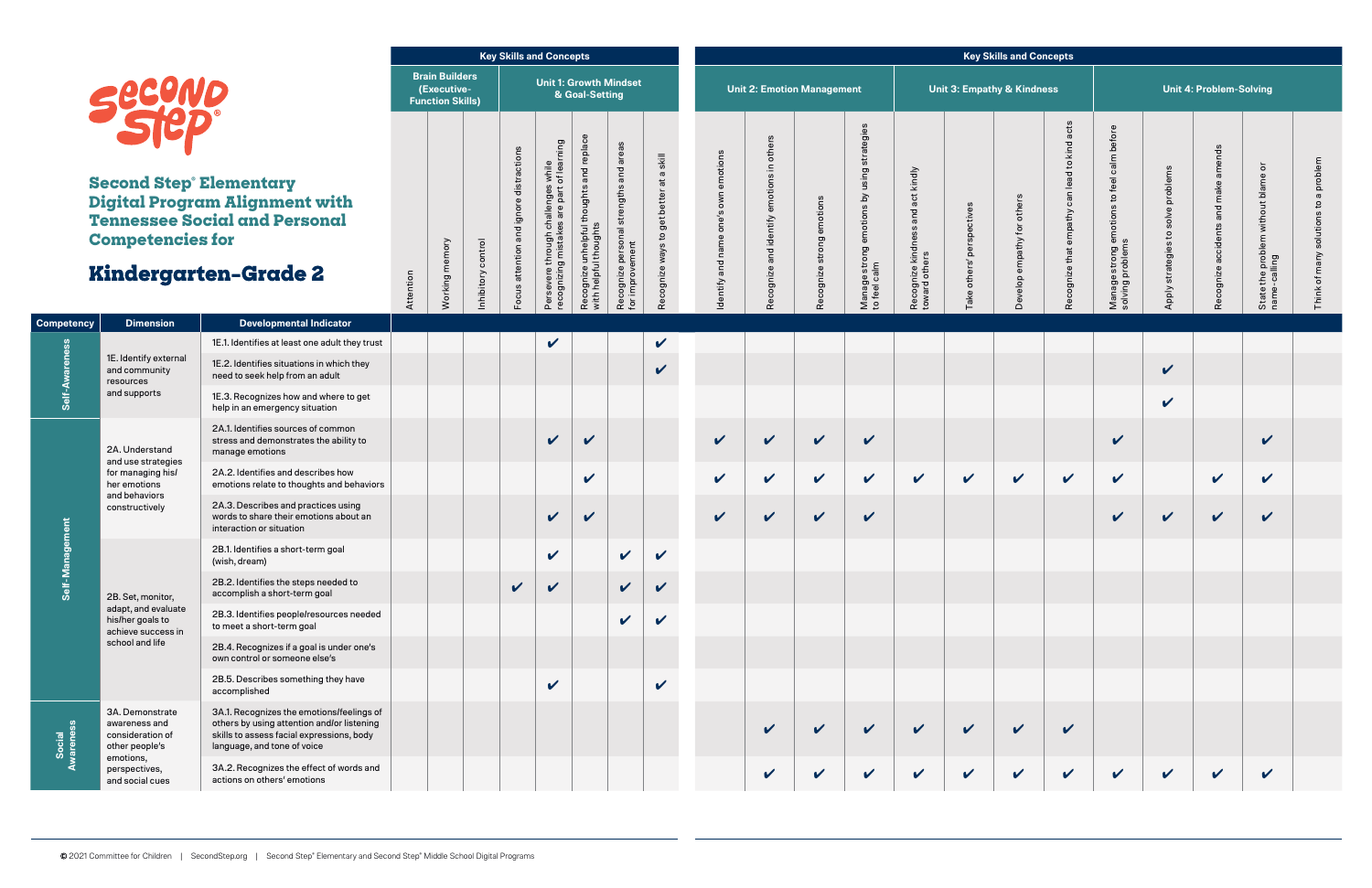

|                     |                                                                    |                                                                                                       |             |                                                                 |                    | <b>Key Skills and Concepts</b>          |                                                                                        |                                                                           |                                                                         |                                                                                      |                                        |                                                 |                                       |                                                  |                                                    |                                       | <b>Key Skills and Concepts</b> |                                     |                                                                   |                                                              |                                           |                                                                        |                                             |
|---------------------|--------------------------------------------------------------------|-------------------------------------------------------------------------------------------------------|-------------|-----------------------------------------------------------------|--------------------|-----------------------------------------|----------------------------------------------------------------------------------------|---------------------------------------------------------------------------|-------------------------------------------------------------------------|--------------------------------------------------------------------------------------|----------------------------------------|-------------------------------------------------|---------------------------------------|--------------------------------------------------|----------------------------------------------------|---------------------------------------|--------------------------------|-------------------------------------|-------------------------------------------------------------------|--------------------------------------------------------------|-------------------------------------------|------------------------------------------------------------------------|---------------------------------------------|
|                     |                                                                    |                                                                                                       |             | <b>Brain Builders</b><br>(Executive-<br><b>Function Skills)</b> |                    |                                         |                                                                                        | & Goal-Setting                                                            | <b>Unit 1: Growth Mindset</b>                                           |                                                                                      |                                        |                                                 | <b>Unit 2: Emotion Management</b>     |                                                  |                                                    | <b>Unit 3: Empathy &amp; Kindness</b> |                                |                                     |                                                                   |                                                              | <b>Unit 4: Problem-Solving</b>            |                                                                        |                                             |
|                     | Secure<br><b>Second Step Elementary</b><br><b>Competencies for</b> | <b>Digital Program Alignment with</b><br><b>Tennessee Social and Personal</b>                         |             | Working memory                                                  | Inhibitory control | Focus attention and ignore distractions | allenges while<br>are part of learning<br>Persevere through ch<br>recognizing mistakes | and replace<br>thoughts<br>Recognize unhelpful t<br>with helpful thoughts | areas<br>$\overline{a}$<br>strengths<br>cognize personal<br>improvement | skill<br>$\boldsymbol{\varpi}$<br>$\vec{a}$<br>better<br>get<br>$\mathbf{c}$<br>ways | one's own emotions<br>dentify and name | others<br>르.<br>emotions<br>ognize and identify | iotion:<br>$\overline{9}$<br><b>i</b> | strategies<br>using<br>$\gtrsim$<br>ဖ<br>emotion | Recognize kindness and act kindly<br>toward others | spectiv<br><b>De</b><br>others'       | others<br>Develop empathy for  | kind acts<br>can lead to<br>empathy | to feel calm before<br>Manage strong emotions<br>solving problems | problems<br>solve<br>$\boldsymbol{\mathsf{S}}$<br>strategies | amends<br>make<br>Recognize accidents and | $\overline{\sigma}$<br>State the problem without blame<br>name-calling | oblem<br>$\overline{a}$<br>$\sigma$<br>many |
|                     |                                                                    | <b>Kindergarten-Grade 2</b>                                                                           | Attention   |                                                                 |                    |                                         |                                                                                        |                                                                           | ទី ១                                                                    | ognize                                                                               |                                        | Rec                                             | ognize                                | Manage strong e<br>to feel calm                  |                                                    | $\frac{X}{\sigma}$                    |                                | Recognize that                      |                                                                   | <b>Apply</b>                                                 |                                           |                                                                        | $\overline{\sigma}$<br>Think                |
| <b>Competency</b>   | <b>Dimension</b>                                                   | <b>Developmental Indicator</b>                                                                        |             |                                                                 |                    |                                         |                                                                                        |                                                                           |                                                                         |                                                                                      |                                        |                                                 |                                       |                                                  |                                                    |                                       |                                |                                     |                                                                   |                                                              |                                           |                                                                        |                                             |
|                     | 3B. Exhibit civic                                                  | 3B.1. Recognizes and names how<br>others within the school, home, and<br>community help them          |             |                                                                 |                    |                                         |                                                                                        |                                                                           |                                                                         | $\checkmark$                                                                         |                                        |                                                 |                                       |                                                  |                                                    |                                       | V                              |                                     |                                                                   | $\checkmark$                                                 |                                           |                                                                        |                                             |
|                     | responsibility in<br>multiple settings                             | 3B.2. Identifies how to help others                                                                   |             |                                                                 |                    |                                         |                                                                                        |                                                                           |                                                                         |                                                                                      |                                        | $\mathbf{v}$                                    |                                       |                                                  | $\checkmark$                                       | $\checkmark$                          | $\checkmark$                   | $\checkmark$                        |                                                                   | $\sqrt{2}$                                                   | $\checkmark$                              | $\checkmark$                                                           |                                             |
| Awarenes            |                                                                    | 3B.3. Expresses how it feels to help others                                                           |             |                                                                 |                    |                                         |                                                                                        |                                                                           |                                                                         |                                                                                      |                                        | $\boldsymbol{\nu}$                              |                                       |                                                  | $\checkmark$                                       | $\checkmark$                          | $\checkmark$                   | $\checkmark$                        |                                                                   | $\checkmark$                                                 | $\checkmark$                              | $\checkmark$                                                           |                                             |
| ocial               | 3C. Demonstrate<br>an awareness<br>and respect for                 | 3C.1. Describes characteristics of two<br>people who are similar and different                        |             |                                                                 |                    |                                         |                                                                                        |                                                                           |                                                                         |                                                                                      |                                        | $\boldsymbol{\nu}$                              |                                       |                                                  |                                                    | $\boldsymbol{\mathcal{U}}$            |                                |                                     |                                                                   |                                                              |                                           |                                                                        |                                             |
|                     | human dignity,<br>including culture<br>and differences             | 3C.2. Names qualities of others from a<br>variety of cultures and groups                              |             |                                                                 |                    |                                         |                                                                                        |                                                                           |                                                                         |                                                                                      |                                        |                                                 |                                       |                                                  |                                                    |                                       |                                |                                     |                                                                   |                                                              |                                           |                                                                        |                                             |
|                     |                                                                    | 4A.1. Develops and maintains friendships                                                              |             |                                                                 |                    |                                         |                                                                                        |                                                                           |                                                                         |                                                                                      |                                        | $\mathbf v$                                     | $\checkmark$                          | $\checkmark$                                     | $\checkmark$                                       | $\checkmark$                          | $\checkmark$                   | $\checkmark$                        | $\checkmark$                                                      | $\boldsymbol{\mathcal{U}}$                                   | $\checkmark$                              | $\checkmark$                                                           |                                             |
|                     |                                                                    | 4A.2.1. Takes turns                                                                                   |             |                                                                 |                    |                                         |                                                                                        |                                                                           |                                                                         |                                                                                      |                                        |                                                 |                                       |                                                  |                                                    |                                       |                                |                                     |                                                                   | $\boldsymbol{\mathcal{U}}$                                   |                                           | $\checkmark$                                                           |                                             |
|                     |                                                                    | 4A.2.2. Shares with others                                                                            |             |                                                                 |                    |                                         |                                                                                        |                                                                           |                                                                         |                                                                                      |                                        |                                                 |                                       |                                                  |                                                    |                                       |                                |                                     |                                                                   | $\checkmark$                                                 |                                           | $\boldsymbol{\mathcal{U}}$                                             |                                             |
|                     | 4A. Use positive<br>communication<br>and social skills             | 4A.2.3. Says "please," "thank you," and/<br>or "excuse me"                                            |             |                                                                 |                    |                                         |                                                                                        |                                                                           |                                                                         |                                                                                      |                                        |                                                 |                                       |                                                  |                                                    |                                       |                                |                                     |                                                                   | $\checkmark$                                                 |                                           |                                                                        |                                             |
|                     | to interact<br>effectively with<br>others                          | 4A.2.4. Uses compliments to<br>encourage others                                                       |             |                                                                 |                    |                                         | $\mathbf v$                                                                            | $\checkmark$                                                              | $\checkmark$                                                            | $\checkmark$                                                                         |                                        |                                                 |                                       |                                                  | $\checkmark$                                       |                                       | $\checkmark$                   |                                     |                                                                   |                                                              |                                           |                                                                        |                                             |
|                     |                                                                    | 4A.2.5. Pays attention when<br>others are talking                                                     | $\mathbf v$ | $\checkmark$                                                    | $\checkmark$       | $\boldsymbol{\mathcal{U}}$              |                                                                                        |                                                                           |                                                                         |                                                                                      |                                        |                                                 |                                       |                                                  |                                                    |                                       |                                |                                     |                                                                   |                                                              |                                           |                                                                        |                                             |
| Relationship Skills |                                                                    | 4A.3. Effectively and appropriately<br>communicates needs, wants, and ideas in<br>a respectful manner |             |                                                                 |                    | $\checkmark$                            |                                                                                        |                                                                           |                                                                         |                                                                                      |                                        |                                                 | $\boldsymbol{\mathcal{U}}$            | $\boldsymbol{\mathcal{U}}$                       |                                                    |                                       |                                |                                     | $\mathbf v$                                                       | $\mathbf v$                                                  | $\mathbf v$                               | $\checkmark$                                                           |                                             |
|                     |                                                                    | 4B.1. Identifies multiple types of<br>relationships they have with others                             |             |                                                                 |                    |                                         |                                                                                        |                                                                           |                                                                         |                                                                                      |                                        |                                                 |                                       |                                                  |                                                    |                                       |                                |                                     |                                                                   |                                                              |                                           |                                                                        |                                             |
|                     | 4B. Develop and<br>maintain positive<br>relationships              | 4B.2. Identifies and practices appropriate<br>behaviors that maintain positive<br>relationships       |             |                                                                 |                    |                                         |                                                                                        |                                                                           |                                                                         |                                                                                      |                                        | $\mathbf v$                                     | $\checkmark$                          | $\checkmark$                                     | $\checkmark$                                       | $\checkmark$                          | $\checkmark$                   | $\checkmark$                        | $\mathbf v$                                                       | $\mathbf v$                                                  | $\checkmark$                              | $\checkmark$                                                           |                                             |
|                     |                                                                    | 4B.3. Lists traits of a good friend                                                                   |             |                                                                 |                    |                                         |                                                                                        |                                                                           |                                                                         |                                                                                      |                                        |                                                 |                                       |                                                  |                                                    |                                       |                                |                                     |                                                                   |                                                              |                                           |                                                                        |                                             |
|                     |                                                                    | 4B.4. Demonstrates the ability to make<br>friends and sustain positive relationships                  |             |                                                                 |                    |                                         |                                                                                        |                                                                           |                                                                         |                                                                                      |                                        | $\checkmark$                                    | $\checkmark$                          | $\boldsymbol{\mathcal{U}}$                       | $\checkmark$                                       | $\checkmark$                          | $\checkmark$                   | $\checkmark$                        | $\checkmark$                                                      | $\boldsymbol{\mathcal{U}}$                                   | $\checkmark$                              | $\mathbf v$                                                            |                                             |

## **Kindergarten–Grade 2**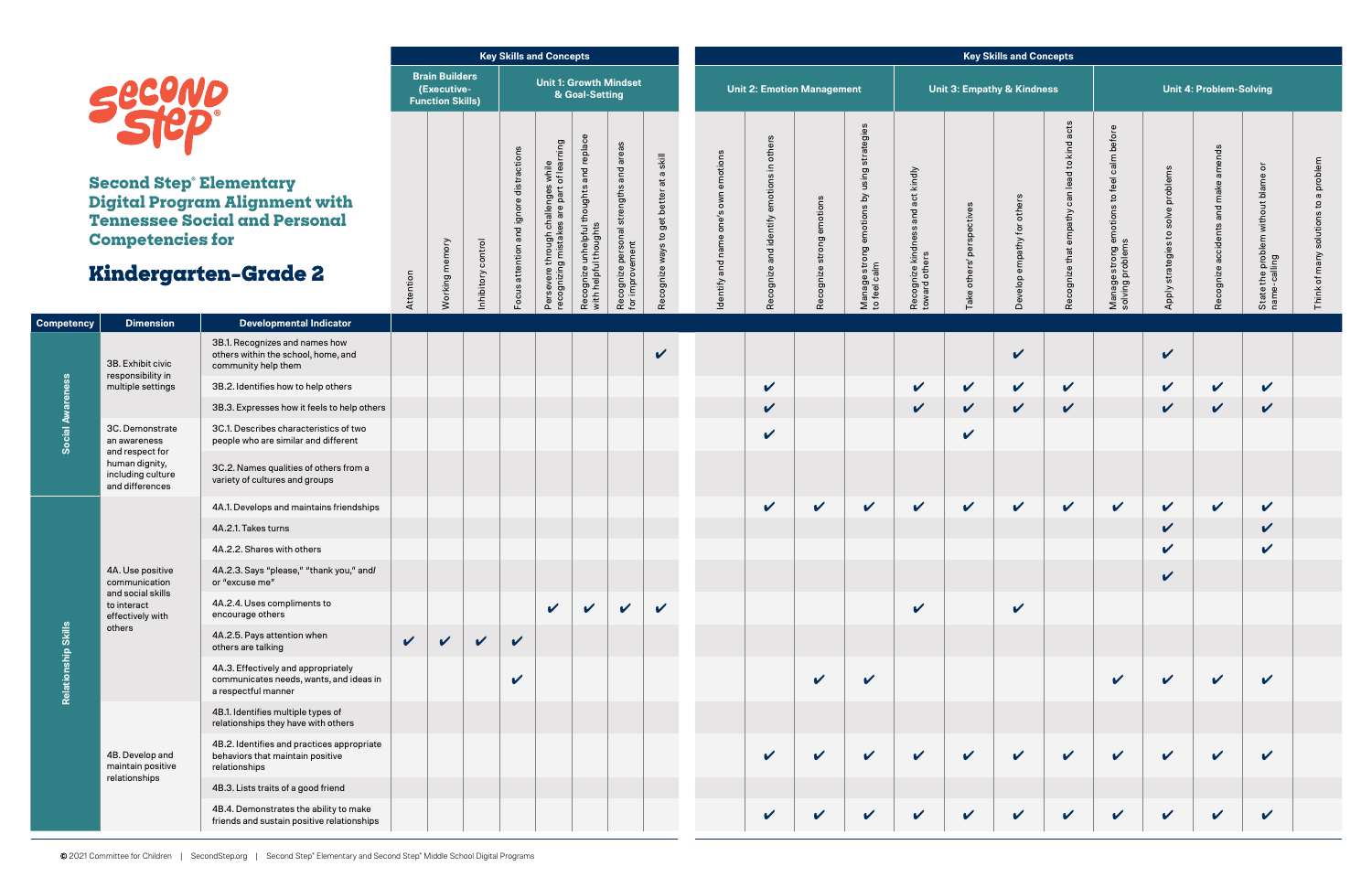

**Competency Dimension** 

**Relationship Skills**

**Relationship Skills** 

4C. Demonstrate an ability to prevent, manage, and/or resolve interpersonal

conflicts in constructive ways

|                                                                                                                                                           |                            |                                                                 |                    |                                         | <b>Key Skills and Concepts</b>                                                                                                                 |                                                                   |                                                           |                                                                                                                        |                                              |                                                                |                                 |                                                                      |                                                          |                              | <b>Key Skills and Concepts</b>          |                                              |                                                                           |                                             |                                     |                                                                       |                                         |
|-----------------------------------------------------------------------------------------------------------------------------------------------------------|----------------------------|-----------------------------------------------------------------|--------------------|-----------------------------------------|------------------------------------------------------------------------------------------------------------------------------------------------|-------------------------------------------------------------------|-----------------------------------------------------------|------------------------------------------------------------------------------------------------------------------------|----------------------------------------------|----------------------------------------------------------------|---------------------------------|----------------------------------------------------------------------|----------------------------------------------------------|------------------------------|-----------------------------------------|----------------------------------------------|---------------------------------------------------------------------------|---------------------------------------------|-------------------------------------|-----------------------------------------------------------------------|-----------------------------------------|
| D<br>$\circ$                                                                                                                                              |                            | <b>Brain Builders</b><br>(Executive-<br><b>Function Skills)</b> |                    |                                         | <b>Unit 1: Growth Mindset</b>                                                                                                                  | & Goal-Setting                                                    |                                                           |                                                                                                                        |                                              | <b>Unit 2: Emotion Management</b>                              |                                 |                                                                      |                                                          |                              | <b>Unit 3: Empathy &amp; Kindness</b>   |                                              |                                                                           |                                             | <b>Unit 4: Problem-Solving</b>      |                                                                       |                                         |
| lementary:<br>m Alignment with<br><b>ial and Personal</b><br>for<br>en-Grade 2                                                                            | Attention                  | Working memory                                                  | Inhibitory control | Focus attention and ignore distractions | enges while<br>epart of learning :<br>$\overline{5}$<br>recognizing mistakes are<br>chall<br>ᄾ<br>pugi<br>$\ddot{z}$<br>Persevere <sup>t</sup> | Recognize unhelpful thoughts and replace<br>with helpful thoughts | Recognize personal strengths and areas<br>for improvement | skill<br>$\boldsymbol{\varpi}$<br>$\overleftrightarrow{\mathbf{a}}$<br>get better<br>$\mathtt{S}$<br>ways<br>Recognize | emotions<br>one's own<br>name<br>dentify and | others<br>$\equiv$<br>emotions<br>identify<br>and<br>Recognize | emotions<br>strong<br>Recognize | using strategies<br>δ<br>emotions<br>Manage strong o<br>to feel calm | act kindly<br>and<br>Recognize kindness<br>toward others | others' perspectives<br>Take | others<br>tor<br>empathy<br>dole<br>Dev | Recognize that empathy can lead to kind acts | emotions to feel calm before<br>is<br>Manage strong e<br>solving problems | problems<br>solve<br>strategies to<br>Apply | Recognize accidents and make amends | ō<br>without blame<br>em<br>the proble<br>--calling<br>State<br>name- | a problem<br>Think of many solutions to |
| <b>Developmental Indicator</b>                                                                                                                            |                            |                                                                 |                    |                                         |                                                                                                                                                |                                                                   |                                                           |                                                                                                                        |                                              |                                                                |                                 |                                                                      |                                                          |                              |                                         |                                              |                                                                           |                                             |                                     |                                                                       |                                         |
| 4C.1. Begins to develop and practice<br>the use of problem-solving and conflict-<br>resolution skills                                                     |                            |                                                                 |                    |                                         |                                                                                                                                                |                                                                   |                                                           |                                                                                                                        |                                              | $\boldsymbol{\mathcal{U}}$                                     | $\checkmark$                    | $\checkmark$                                                         | V                                                        | V                            | $\boldsymbol{\mathcal{U}}$              | $\checkmark$                                 | $\boldsymbol{\mathcal{U}}$                                                | $\checkmark$                                | $\mathbf v$                         | $\checkmark$                                                          | V                                       |
| 4C.2. Recognizes that there are many<br>ways to solve conflicts and practices<br>solving problems using different methods<br>including using "I" messages |                            |                                                                 |                    |                                         |                                                                                                                                                |                                                                   |                                                           |                                                                                                                        |                                              |                                                                |                                 |                                                                      |                                                          |                              |                                         |                                              | $\boldsymbol{\mathcal{U}}$                                                | V                                           | $\checkmark$                        | $\boldsymbol{\mathcal{U}}$                                            |                                         |
| 4C.3. Identifies and states feelings and<br>problems when in a conflict situation                                                                         |                            |                                                                 |                    |                                         |                                                                                                                                                |                                                                   |                                                           |                                                                                                                        | $\checkmark$                                 | V                                                              | V                               | $\mathbf v$                                                          |                                                          |                              |                                         |                                              | $\boldsymbol{\mathcal{U}}$                                                | V                                           | $\checkmark$                        | $\checkmark$                                                          |                                         |
| 4C.4. Identifies interpersonal problems<br>that need adult help to resolve, and<br>appropriately asks for help                                            |                            |                                                                 |                    |                                         |                                                                                                                                                |                                                                   |                                                           |                                                                                                                        |                                              |                                                                |                                 |                                                                      |                                                          |                              |                                         |                                              |                                                                           | V                                           |                                     |                                                                       | V                                       |
| 5A.1. Recognizes that one has choices in<br>how to respond in a situation and that all<br>choices have consequences                                       |                            |                                                                 |                    | V                                       | $\boldsymbol{\mathcal{U}}$                                                                                                                     | $\boldsymbol{\mathcal{U}}$                                        | $\boldsymbol{\mathcal{U}}$                                | $\mathbf{v}$                                                                                                           |                                              |                                                                |                                 | $\checkmark$                                                         | $\checkmark$                                             |                              | $\boldsymbol{\mathcal{U}}$              | $\mathbf v$                                  | $\boldsymbol{\nu}$                                                        | V                                           | $\checkmark$                        | $\boldsymbol{\mathcal{U}}$                                            |                                         |
| 5A.2. Identifies and illustrates safe and<br>unsafe situations                                                                                            |                            |                                                                 |                    | $\checkmark$                            |                                                                                                                                                |                                                                   |                                                           |                                                                                                                        |                                              |                                                                | $\checkmark$                    | $\checkmark$                                                         |                                                          |                              |                                         |                                              |                                                                           |                                             |                                     |                                                                       | V                                       |
| 5A.3. Identifies the differences between a<br>stranger, acquaintance, and friend                                                                          |                            |                                                                 |                    |                                         |                                                                                                                                                |                                                                   |                                                           |                                                                                                                        |                                              |                                                                |                                 |                                                                      |                                                          |                              |                                         |                                              |                                                                           |                                             |                                     |                                                                       |                                         |
| 5B.1. Implements Stop, Think, Act, Review<br>strategies in solving problems                                                                               |                            |                                                                 |                    |                                         |                                                                                                                                                |                                                                   |                                                           |                                                                                                                        |                                              |                                                                |                                 |                                                                      |                                                          |                              |                                         |                                              | $\checkmark$                                                              | $\checkmark$                                |                                     | $\boldsymbol{\mathcal{U}}$                                            |                                         |
| 5B.2. Demonstrates appropriate social<br>and classroom behavior                                                                                           | $\boldsymbol{\mathcal{U}}$ | $\boldsymbol{\mathcal{U}}$                                      | V                  | $\checkmark$                            | $\checkmark$                                                                                                                                   | $\checkmark$                                                      | $\checkmark$                                              | $\boldsymbol{\mathcal{U}}$                                                                                             | $\mathbf v$                                  | $\boldsymbol{\mathcal{U}}$                                     | $\checkmark$                    | V                                                                    | $\boldsymbol{\mathcal{U}}$                               | $\boldsymbol{\mathcal{U}}$   | $\checkmark$                            | $\mathbf v$                                  | $\mathbf v$                                                               | $\checkmark$                                | $\checkmark$                        | $\mathbf{v}$                                                          |                                         |
| 5B.3. Demonstrates constructive<br>academic behaviors                                                                                                     | $\checkmark$               | V                                                               | $\checkmark$       | $\checkmark$                            | $\checkmark$                                                                                                                                   | $\checkmark$                                                      | $\checkmark$                                              | $\checkmark$                                                                                                           |                                              |                                                                |                                 | $\checkmark$                                                         |                                                          |                              |                                         |                                              |                                                                           |                                             |                                     |                                                                       |                                         |

**Second Step® Elem Digital Program Al Tennessee Social Competencies for**

# **Kindergarten-**

**Responsible Decision-Making**

Responsible

Decision-Making

5A. Consider and use multiple factors in decisionmaking, including ethical and safety factors, personal and community responsibilities, and short-term and long-term goals

5B. Develop, implement, and model effective decision-making skills to deal responsibly with academic and social

situations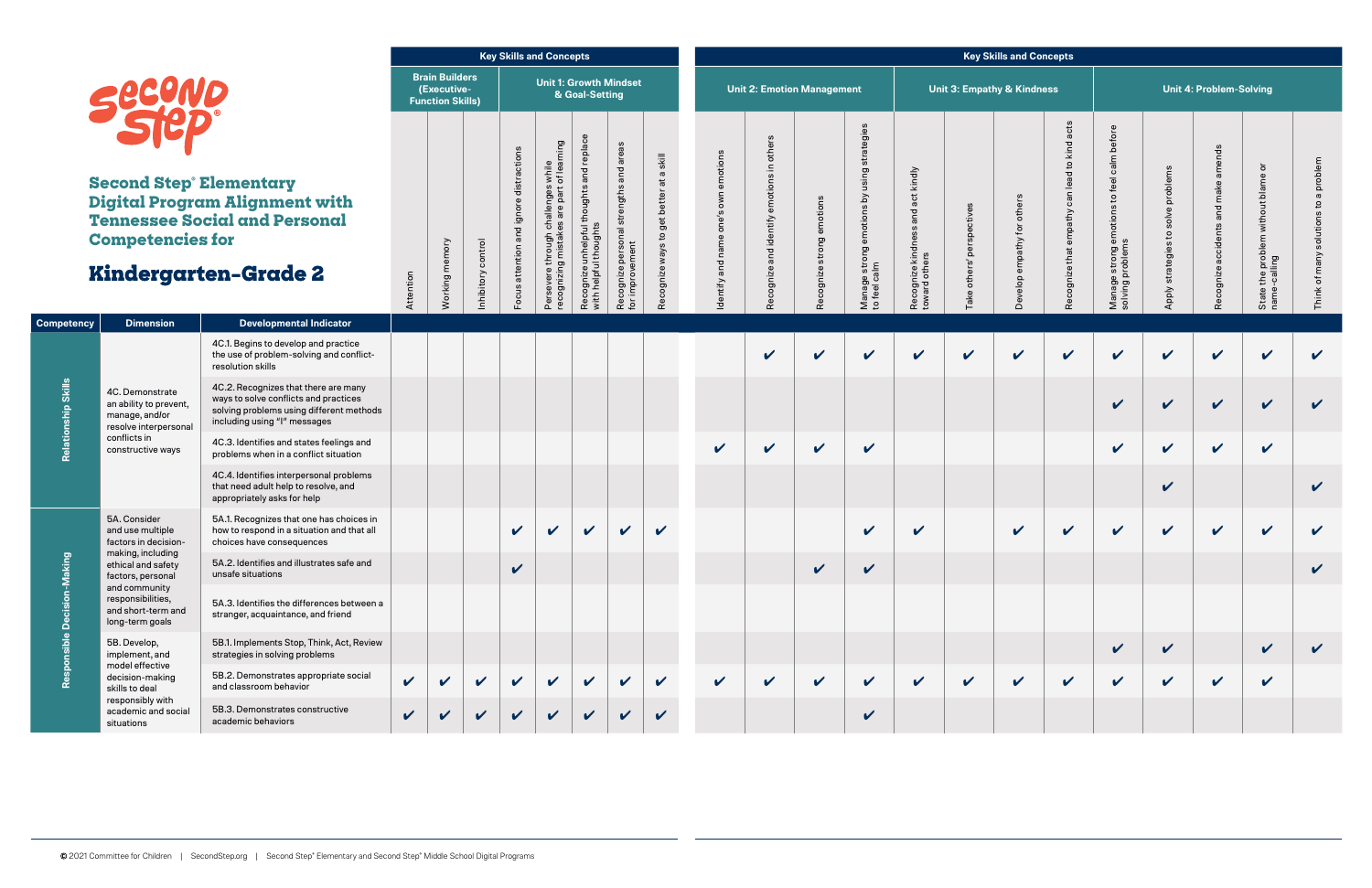|   |           |                       |                             | <b>Key Skills and Concepts</b> |                                                  |                                                                                                |              |              |                                                           |                                |                                                                 |                                                                        |                                                                      |                                                         |                                                             |                                                                            |                                                                                 | <b>Key Skills and Concepts</b>                                                        |                                                                 |                                                                               |                                                                |                                                                                |                                                                  |                                                                     |                                                                                     |                                                                          |                                                                                           |
|---|-----------|-----------------------|-----------------------------|--------------------------------|--------------------------------------------------|------------------------------------------------------------------------------------------------|--------------|--------------|-----------------------------------------------------------|--------------------------------|-----------------------------------------------------------------|------------------------------------------------------------------------|----------------------------------------------------------------------|---------------------------------------------------------|-------------------------------------------------------------|----------------------------------------------------------------------------|---------------------------------------------------------------------------------|---------------------------------------------------------------------------------------|-----------------------------------------------------------------|-------------------------------------------------------------------------------|----------------------------------------------------------------|--------------------------------------------------------------------------------|------------------------------------------------------------------|---------------------------------------------------------------------|-------------------------------------------------------------------------------------|--------------------------------------------------------------------------|-------------------------------------------------------------------------------------------|
|   |           | <b>Brain Builders</b> | (Executive-Function Skills) |                                |                                                  | <b>Unit 1: Growth Mindset</b><br>& Goal-Setting                                                |              |              | <b>Unit 1: Growth</b><br><b>Mindset</b><br>& Goal-Setting |                                |                                                                 |                                                                        | <b>Unit 2: Emotion Management</b>                                    |                                                         |                                                             |                                                                            |                                                                                 | <b>Unit 3: Empathy &amp; Kindness</b>                                                 |                                                                 |                                                                               |                                                                |                                                                                | <b>Unit 4: Problem-Solving</b>                                   |                                                                     |                                                                                     |                                                                          |                                                                                           |
|   | Attention | Working memory        | Inhibitory control          | Cognitive flexibility          | Understand that the brain can<br>grow and change | Recognize that skills improve with practice,<br>effort, help from others, and trying a new way | Set goals    | Make plans   | Monitor progress toward goals                             | Reflect to inform future goals | Recognize that strong emotions make it hard<br>to think clearly | Identify and label similar emotions with<br>different intensity levels | Recognize that regulating emotions is<br>necessary to make decisions | Apply reappraisal as an emotion-<br>management strategy | Apply planning ahead to manage recurring<br>strong emotions | Recognize kindness helps them make friends<br>and strengthen relationships | Recognize that people can have different<br>points of view about the same thing | Recognize that empathy and perspective-<br>taking can help them get along with others | Apply perspective-taking strategies to<br>empathize with others | Apply perspective-taking strategies to make<br>their community a better place | Explain the importance of being calm before<br>problem-solving | Explain the importance of speaking up for<br>one's self when solving a problem | State the problem without blaming and from all<br>points of view | Generate solutions to take all points of view<br>into consideration | Evaluate possible outcomes of solutions to a<br>problem based on all points of view | Pick a solution that is safe, respectful, and<br>could work for everyone | ldentify when, where, and with whom they<br>think it would be best to work on the problem |
|   |           |                       |                             |                                |                                                  |                                                                                                |              |              |                                                           |                                | $\boldsymbol{\mathcal{U}}$                                      | $\boldsymbol{\mathcal{U}}$                                             |                                                                      |                                                         |                                                             |                                                                            |                                                                                 |                                                                                       |                                                                 |                                                                               | V                                                              |                                                                                |                                                                  |                                                                     |                                                                                     |                                                                          |                                                                                           |
|   |           |                       |                             |                                |                                                  |                                                                                                |              |              |                                                           |                                |                                                                 | $\boldsymbol{\mathcal{U}}$                                             |                                                                      | $\checkmark$                                            | $\checkmark$                                                |                                                                            |                                                                                 |                                                                                       |                                                                 |                                                                               |                                                                |                                                                                |                                                                  |                                                                     |                                                                                     |                                                                          |                                                                                           |
|   |           |                       |                             |                                |                                                  |                                                                                                |              |              |                                                           |                                | $\boldsymbol{\mathcal{U}}$                                      |                                                                        | $\boldsymbol{\mathcal{U}}$                                           | $\checkmark$                                            | V                                                           |                                                                            |                                                                                 |                                                                                       |                                                                 |                                                                               |                                                                |                                                                                |                                                                  |                                                                     |                                                                                     |                                                                          |                                                                                           |
|   |           |                       |                             |                                |                                                  |                                                                                                |              |              |                                                           |                                | $\checkmark$                                                    |                                                                        | $\boldsymbol{\mathcal{U}}$                                           |                                                         |                                                             |                                                                            |                                                                                 |                                                                                       |                                                                 |                                                                               | V                                                              |                                                                                |                                                                  |                                                                     |                                                                                     |                                                                          |                                                                                           |
| d |           |                       |                             |                                |                                                  |                                                                                                |              |              |                                                           |                                |                                                                 |                                                                        |                                                                      |                                                         |                                                             |                                                                            | V                                                                               |                                                                                       |                                                                 |                                                                               |                                                                |                                                                                |                                                                  |                                                                     |                                                                                     |                                                                          |                                                                                           |
|   |           |                       |                             |                                |                                                  | V                                                                                              |              |              |                                                           |                                |                                                                 |                                                                        |                                                                      |                                                         |                                                             |                                                                            |                                                                                 |                                                                                       |                                                                 |                                                                               |                                                                |                                                                                |                                                                  |                                                                     |                                                                                     |                                                                          |                                                                                           |
|   |           |                       |                             |                                |                                                  |                                                                                                |              |              |                                                           |                                |                                                                 |                                                                        |                                                                      |                                                         |                                                             |                                                                            |                                                                                 |                                                                                       |                                                                 |                                                                               |                                                                |                                                                                |                                                                  |                                                                     |                                                                                     |                                                                          |                                                                                           |
|   |           |                       |                             |                                |                                                  | $\checkmark$                                                                                   |              |              |                                                           | $\checkmark$                   |                                                                 |                                                                        |                                                                      |                                                         |                                                             |                                                                            |                                                                                 |                                                                                       |                                                                 |                                                                               |                                                                |                                                                                |                                                                  |                                                                     |                                                                                     |                                                                          |                                                                                           |
|   |           |                       |                             |                                |                                                  |                                                                                                | $\checkmark$ |              |                                                           |                                |                                                                 |                                                                        |                                                                      |                                                         |                                                             |                                                                            |                                                                                 |                                                                                       |                                                                 |                                                                               |                                                                |                                                                                |                                                                  |                                                                     |                                                                                     |                                                                          |                                                                                           |
|   |           |                       |                             |                                |                                                  |                                                                                                |              |              |                                                           |                                |                                                                 |                                                                        |                                                                      |                                                         |                                                             |                                                                            |                                                                                 |                                                                                       |                                                                 |                                                                               |                                                                |                                                                                |                                                                  |                                                                     |                                                                                     |                                                                          |                                                                                           |
|   |           |                       |                             |                                |                                                  |                                                                                                |              |              |                                                           |                                |                                                                 |                                                                        |                                                                      |                                                         |                                                             |                                                                            |                                                                                 |                                                                                       |                                                                 |                                                                               |                                                                |                                                                                |                                                                  |                                                                     |                                                                                     |                                                                          |                                                                                           |
|   |           |                       |                             |                                |                                                  |                                                                                                | $\checkmark$ | $\checkmark$ |                                                           |                                |                                                                 |                                                                        |                                                                      | $\checkmark$                                            | V                                                           |                                                                            |                                                                                 |                                                                                       | V                                                               |                                                                               |                                                                |                                                                                |                                                                  |                                                                     |                                                                                     | V                                                                        |                                                                                           |
|   |           |                       |                             |                                |                                                  |                                                                                                |              |              |                                                           |                                |                                                                 |                                                                        |                                                                      |                                                         |                                                             |                                                                            |                                                                                 |                                                                                       |                                                                 |                                                                               |                                                                |                                                                                |                                                                  |                                                                     |                                                                                     |                                                                          |                                                                                           |
|   |           |                       |                             |                                |                                                  |                                                                                                |              |              |                                                           |                                |                                                                 |                                                                        |                                                                      |                                                         |                                                             |                                                                            |                                                                                 |                                                                                       |                                                                 |                                                                               |                                                                | $\boldsymbol{\mathcal{U}}$                                                     | V                                                                |                                                                     |                                                                                     |                                                                          |                                                                                           |

|                   | Second                                                      |                                                                                                                                                   |           | <b>Brain Builders</b> | (Executive-Function Skills) |                       |                                                  | <b>Unit 1: Growth Mindset</b><br>& Goal-Setting                            |                            |              | <b>Unit 1: Growth</b><br><b>Mindset</b><br>& Goal-Setting |                                |                                                    | <b>Unit 2: Emotion Management</b>                                   |                                                                      |                                                         |                                                   |                                                                            | <b>Unit 3: Empathy &amp; Kindness</b>                                           |                                                                                       |                                                                 |                                                                               |                                                                |                                                                                | <b>Unit 4: Problem-Solving</b>                                   |                                                                     |                                                                                |                                                                          |                                                                                           |
|-------------------|-------------------------------------------------------------|---------------------------------------------------------------------------------------------------------------------------------------------------|-----------|-----------------------|-----------------------------|-----------------------|--------------------------------------------------|----------------------------------------------------------------------------|----------------------------|--------------|-----------------------------------------------------------|--------------------------------|----------------------------------------------------|---------------------------------------------------------------------|----------------------------------------------------------------------|---------------------------------------------------------|---------------------------------------------------|----------------------------------------------------------------------------|---------------------------------------------------------------------------------|---------------------------------------------------------------------------------------|-----------------------------------------------------------------|-------------------------------------------------------------------------------|----------------------------------------------------------------|--------------------------------------------------------------------------------|------------------------------------------------------------------|---------------------------------------------------------------------|--------------------------------------------------------------------------------|--------------------------------------------------------------------------|-------------------------------------------------------------------------------------------|
|                   |                                                             |                                                                                                                                                   |           |                       |                             |                       |                                                  | practice,<br>a new way                                                     |                            |              |                                                           |                                | hard<br>$\pm$<br>make                              | with                                                                |                                                                      |                                                         | recurring                                         |                                                                            |                                                                                 |                                                                                       |                                                                 |                                                                               |                                                                |                                                                                |                                                                  |                                                                     | $\boldsymbol{\sigma}$<br>$\mathtt{S}$                                          |                                                                          |                                                                                           |
|                   | <b>Competencies for</b>                                     | <b>Second Step Elementary</b><br><b>Digital Program Alignment with</b><br><b>Tennessee Social and Personal</b>                                    |           |                       |                             |                       | Understand that the brain can<br>grow and change | Recognize that skills improve with<br>effort, help from others, and trying |                            |              | Monitor progress toward goals                             | Reflect to inform future goals | Recognize that strong emotions<br>to think clearly | emotion<br>Identify and label similar<br>different intensity levels | Recognize that regulating emotions is<br>necessary to make decisions | Apply reappraisal as an emotion-<br>management strategy | Apply planning ahead to manage<br>strong emotions | Recognize kindness helps them make friends<br>and strengthen relationships | Recognize that people can have different<br>points of view about the same thing | Recognize that empathy and perspective-<br>taking can help them get along with others | Apply perspective-taking strategies to<br>empathize with others | Apply perspective-taking strategies to make<br>their community a better place | Explain the importance of being calm before<br>problem-solving | Explain the importance of speaking up for<br>one's self when solving a problem | State the problem without blaming and from all<br>points of view | Generate solutions to take all points of view<br>into consideration | Evaluate possible outcomes of solutions<br>problem based on all points of view | Pick a solution that is safe, respectful, and<br>could work for everyone | ldentify when, where, and with whom they<br>think it would be best to work on the problem |
|                   | <b>Grades 3-5</b>                                           |                                                                                                                                                   | Attention | Working r             | Inhibitory control          | Cognitive flexibility |                                                  |                                                                            | Set goals                  | Make plans   |                                                           |                                |                                                    |                                                                     |                                                                      |                                                         |                                                   |                                                                            |                                                                                 |                                                                                       |                                                                 |                                                                               |                                                                |                                                                                |                                                                  |                                                                     |                                                                                |                                                                          |                                                                                           |
| <b>Competency</b> | <b>Dimension</b>                                            | Developmental Indicator                                                                                                                           |           |                       |                             |                       |                                                  |                                                                            |                            |              |                                                           |                                |                                                    |                                                                     |                                                                      |                                                         |                                                   |                                                                            |                                                                                 |                                                                                       |                                                                 |                                                                               |                                                                |                                                                                |                                                                  |                                                                     |                                                                                |                                                                          |                                                                                           |
|                   |                                                             | 1A.1. Recognizes intensity levels of emotions<br>in different situations                                                                          |           |                       |                             |                       |                                                  |                                                                            |                            |              |                                                           |                                | $\checkmark$                                       | $\boldsymbol{\mathcal{U}}$                                          |                                                                      |                                                         |                                                   |                                                                            |                                                                                 |                                                                                       |                                                                 |                                                                               | $\sqrt{2}$                                                     |                                                                                |                                                                  |                                                                     |                                                                                |                                                                          |                                                                                           |
|                   |                                                             | 1A.2. Recognizes how emotions can change                                                                                                          |           |                       |                             |                       |                                                  |                                                                            |                            |              |                                                           |                                |                                                    | $\boldsymbol{\mathcal{U}}$                                          |                                                                      | $\checkmark$                                            | $\mathbf v$                                       |                                                                            |                                                                                 |                                                                                       |                                                                 |                                                                               |                                                                |                                                                                |                                                                  |                                                                     |                                                                                |                                                                          |                                                                                           |
|                   | 1A. Demonstrate an<br>awareness of hisl<br>her emotions     | 1A.3. Recognizes how thoughts are<br>linked with emotions and emotions are<br>linked to behavior                                                  |           |                       |                             |                       |                                                  |                                                                            |                            |              |                                                           |                                | $\checkmark$                                       |                                                                     | V                                                                    | $\mathbf v$                                             | $\boldsymbol{\mathcal{U}}$                        |                                                                            |                                                                                 |                                                                                       |                                                                 |                                                                               |                                                                |                                                                                |                                                                  |                                                                     |                                                                                |                                                                          |                                                                                           |
|                   |                                                             | 1A.4. Describes ways emotions<br>affect behavior                                                                                                  |           |                       |                             |                       |                                                  |                                                                            |                            |              |                                                           |                                | $\checkmark$                                       |                                                                     | $\boldsymbol{\mathcal{U}}$                                           |                                                         |                                                   |                                                                            |                                                                                 |                                                                                       |                                                                 |                                                                               | $\checkmark$                                                   |                                                                                |                                                                  |                                                                     |                                                                                |                                                                          |                                                                                           |
|                   | 1B. Demonstrate an                                          | 1B.1. Compares likes and dislikes of self and<br>others and is aware of personal qualities and<br>interests of self and others                    |           |                       |                             |                       |                                                  |                                                                            |                            |              |                                                           |                                |                                                    |                                                                     |                                                                      |                                                         |                                                   |                                                                            | $\boldsymbol{\mathcal{U}}$                                                      |                                                                                       |                                                                 |                                                                               |                                                                |                                                                                |                                                                  |                                                                     |                                                                                |                                                                          |                                                                                           |
|                   | awareness of his/her<br>personal qualities<br>and interests | 1B.2. Understands the relationship between<br>interests and continued experiences<br>and development                                              |           |                       |                             |                       |                                                  | $\checkmark$                                                               |                            |              |                                                           |                                |                                                    |                                                                     |                                                                      |                                                         |                                                   |                                                                            |                                                                                 |                                                                                       |                                                                 |                                                                               |                                                                |                                                                                |                                                                  |                                                                     |                                                                                |                                                                          |                                                                                           |
|                   |                                                             | 1B.3. Demonstrates awareness that<br>personal qualities and interests affect<br>decision-making                                                   |           |                       |                             |                       |                                                  |                                                                            |                            |              |                                                           |                                |                                                    |                                                                     |                                                                      |                                                         |                                                   |                                                                            |                                                                                 |                                                                                       |                                                                 |                                                                               |                                                                |                                                                                |                                                                  |                                                                     |                                                                                |                                                                          |                                                                                           |
|                   | 1C. Demonstrate                                             | 1C.1. Identifies strengths and limitations                                                                                                        |           |                       |                             |                       |                                                  | $\checkmark$                                                               |                            |              |                                                           | $\checkmark$                   |                                                    |                                                                     |                                                                      |                                                         |                                                   |                                                                            |                                                                                 |                                                                                       |                                                                 |                                                                               |                                                                |                                                                                |                                                                  |                                                                     |                                                                                |                                                                          |                                                                                           |
| Self-Aw           | an awareness of<br>his/her strengths<br>and limitations     | 1C.2. Describes and prioritizes strengths<br>and interests that one wants to develop                                                              |           |                       |                             |                       |                                                  |                                                                            | $\boldsymbol{\mathcal{U}}$ |              |                                                           |                                |                                                    |                                                                     |                                                                      |                                                         |                                                   |                                                                            |                                                                                 |                                                                                       |                                                                 |                                                                               |                                                                |                                                                                |                                                                  |                                                                     |                                                                                |                                                                          |                                                                                           |
|                   |                                                             | 1D.1. Defines what it means to be<br>responsible and identifies ways one can be<br>responsible in everyday life in school and in<br>the community |           |                       |                             |                       |                                                  |                                                                            |                            |              |                                                           |                                |                                                    |                                                                     |                                                                      |                                                         |                                                   |                                                                            |                                                                                 |                                                                                       |                                                                 |                                                                               |                                                                |                                                                                |                                                                  |                                                                     |                                                                                |                                                                          |                                                                                           |
|                   | 1D. Demonstrate a                                           | 1D.2. Explains the benefits of<br>being responsible                                                                                               |           |                       |                             |                       |                                                  |                                                                            |                            |              |                                                           |                                |                                                    |                                                                     |                                                                      |                                                         |                                                   |                                                                            |                                                                                 |                                                                                       |                                                                 |                                                                               |                                                                |                                                                                |                                                                  |                                                                     |                                                                                |                                                                          |                                                                                           |
|                   | sense of personal<br>responsibility                         | 1D.3. Demonstrates responsible behaviors                                                                                                          |           |                       |                             |                       |                                                  |                                                                            | $\checkmark$               | $\checkmark$ |                                                           |                                |                                                    |                                                                     |                                                                      | $\checkmark$                                            | $\checkmark$                                      |                                                                            |                                                                                 |                                                                                       | $\mathbf{v}$                                                    | $\boldsymbol{\mathcal{U}}$                                                    |                                                                |                                                                                |                                                                  |                                                                     |                                                                                | $\checkmark$                                                             |                                                                                           |
|                   | and advocacy                                                | 1D.4. Demonstrates the ability to say "no"<br>to negative peer pressure and explain why it<br>is important                                        |           |                       |                             |                       |                                                  |                                                                            |                            |              |                                                           |                                |                                                    |                                                                     |                                                                      |                                                         |                                                   |                                                                            |                                                                                 |                                                                                       |                                                                 |                                                                               |                                                                |                                                                                |                                                                  |                                                                     |                                                                                |                                                                          |                                                                                           |
|                   |                                                             | 1D.5. Self-advocates to support responsible<br>choices and to avoid negative behaviors by<br>reaching out to adults for assistance                |           |                       |                             |                       |                                                  |                                                                            |                            |              |                                                           |                                |                                                    |                                                                     |                                                                      |                                                         |                                                   |                                                                            |                                                                                 |                                                                                       |                                                                 |                                                                               |                                                                | $\checkmark$                                                                   | $\checkmark$                                                     |                                                                     |                                                                                |                                                                          |                                                                                           |

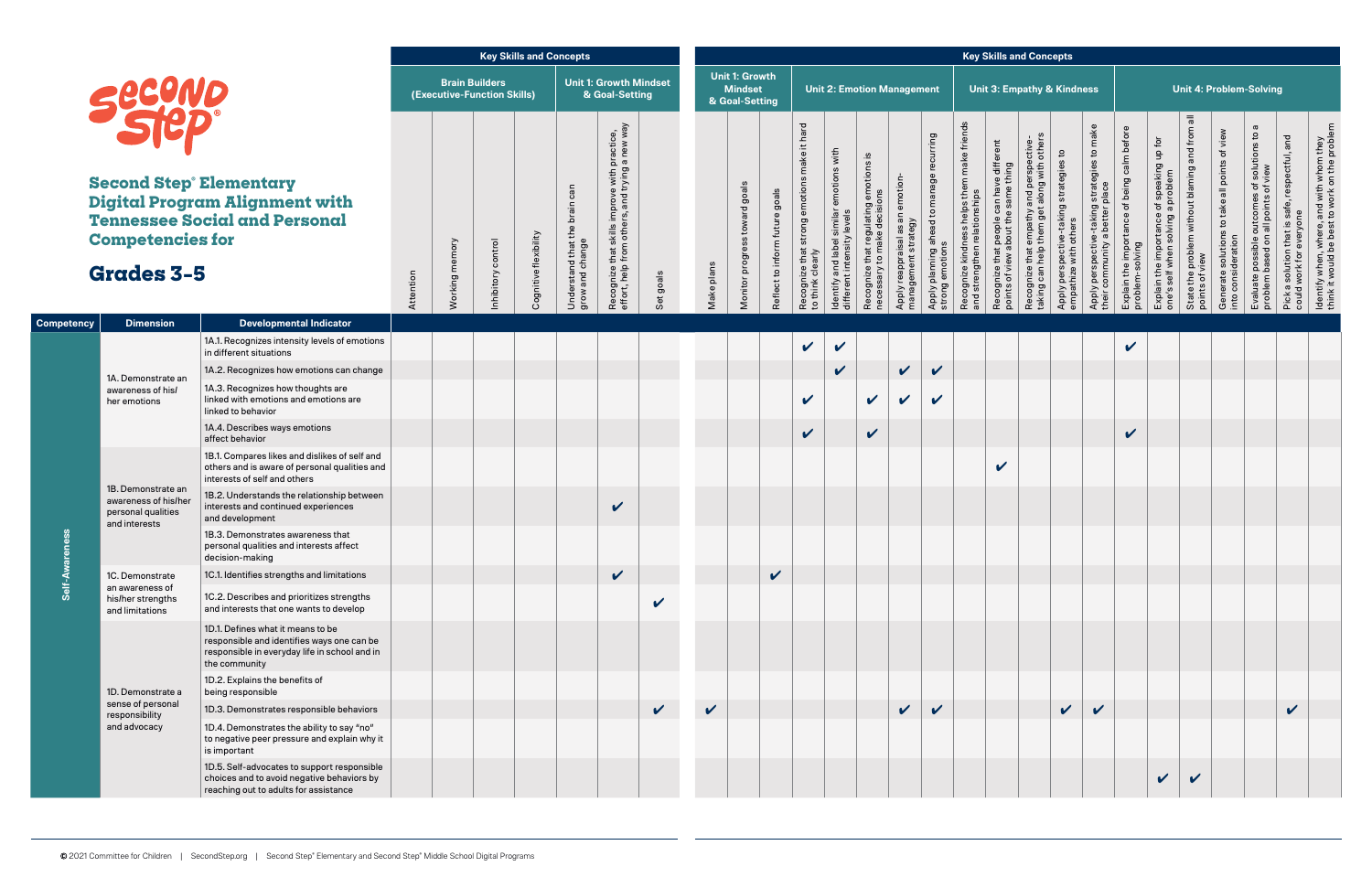|      |           |                |                                                      | <b>Key Skills and Concepts</b> |                                                  |                                                                                                |              |              |                                                           |                                |                                                                 |                                                                        |                                                                      |                                                         |                                                             |                                                                            | <b>Key Skills and Concepts</b>                                                  |                                                                                       |                                                                 |                                                                               |                                                                |                                                                                |                                                                  |                                                                     |                                                                                               |                                                                          |                                                                                           |
|------|-----------|----------------|------------------------------------------------------|--------------------------------|--------------------------------------------------|------------------------------------------------------------------------------------------------|--------------|--------------|-----------------------------------------------------------|--------------------------------|-----------------------------------------------------------------|------------------------------------------------------------------------|----------------------------------------------------------------------|---------------------------------------------------------|-------------------------------------------------------------|----------------------------------------------------------------------------|---------------------------------------------------------------------------------|---------------------------------------------------------------------------------------|-----------------------------------------------------------------|-------------------------------------------------------------------------------|----------------------------------------------------------------|--------------------------------------------------------------------------------|------------------------------------------------------------------|---------------------------------------------------------------------|-----------------------------------------------------------------------------------------------|--------------------------------------------------------------------------|-------------------------------------------------------------------------------------------|
|      |           |                | <b>Brain Builders</b><br>(Executive-Function Skills) |                                |                                                  | <b>Unit 1: Growth Mindset</b><br>& Goal-Setting                                                |              |              | <b>Unit 1: Growth</b><br><b>Mindset</b><br>& Goal-Setting |                                |                                                                 |                                                                        | <b>Unit 2: Emotion Management</b>                                    |                                                         |                                                             |                                                                            |                                                                                 |                                                                                       | <b>Unit 3: Empathy &amp; Kindness</b>                           |                                                                               |                                                                |                                                                                |                                                                  | <b>Unit 4: Problem-Solving</b>                                      |                                                                                               |                                                                          |                                                                                           |
|      | Attention | Working memory | control<br>Inhibitory                                | Cognitive flexibility          | Understand that the brain can<br>grow and change | Recognize that skills improve with practice,<br>effort, help from others, and trying a new way | Set goals    | Make plans   | Monitor progress toward goals                             | Reflect to inform future goals | Recognize that strong emotions make it hard<br>to think clearly | Identify and label similar emotions with<br>different intensity levels | Recognize that regulating emotions is<br>necessary to make decisions | Apply reappraisal as an emotion-<br>management strategy | Apply planning ahead to manage recurring<br>strong emotions | Recognize kindness helps them make friends<br>and strengthen relationships | Recognize that people can have different<br>points of view about the same thing | taking can help them get along with others<br>Recognize that empathy and perspective- | Apply perspective-taking strategies to<br>empathize with others | Apply perspective-taking strategies to make<br>their community a better place | Explain the importance of being calm before<br>problem-solving | Explain the importance of speaking up for<br>one's self when solving a problem | State the problem without blaming and from all<br>points of view | Generate solutions to take all points of view<br>into consideration | $\varpi$<br>Evaluate possible outcomes of solutions to<br>problem based on all points of view | Pick a solution that is safe, respectful, and<br>could work for everyone | ldentify when, where, and with whom they<br>think it would be best to work on the problem |
|      |           |                |                                                      |                                |                                                  |                                                                                                |              |              |                                                           |                                |                                                                 |                                                                        |                                                                      |                                                         |                                                             |                                                                            |                                                                                 | V                                                                                     |                                                                 | V                                                                             |                                                                |                                                                                |                                                                  |                                                                     |                                                                                               |                                                                          |                                                                                           |
|      |           |                |                                                      |                                |                                                  |                                                                                                |              |              |                                                           |                                |                                                                 |                                                                        |                                                                      |                                                         |                                                             |                                                                            |                                                                                 |                                                                                       |                                                                 |                                                                               |                                                                |                                                                                |                                                                  |                                                                     |                                                                                               |                                                                          |                                                                                           |
|      |           |                |                                                      |                                |                                                  |                                                                                                |              | $\checkmark$ |                                                           |                                |                                                                 |                                                                        |                                                                      |                                                         |                                                             |                                                                            |                                                                                 |                                                                                       |                                                                 | V                                                                             |                                                                |                                                                                |                                                                  |                                                                     |                                                                                               |                                                                          |                                                                                           |
|      |           |                |                                                      |                                |                                                  |                                                                                                |              |              |                                                           |                                |                                                                 |                                                                        | V                                                                    | V                                                       | V                                                           |                                                                            |                                                                                 |                                                                                       |                                                                 |                                                                               | V                                                              |                                                                                |                                                                  |                                                                     |                                                                                               |                                                                          |                                                                                           |
|      |           |                |                                                      |                                |                                                  |                                                                                                |              |              |                                                           |                                | V                                                               |                                                                        | $\boldsymbol{\mathcal{U}}$                                           | V                                                       | V                                                           |                                                                            |                                                                                 |                                                                                       |                                                                 |                                                                               |                                                                |                                                                                |                                                                  |                                                                     |                                                                                               |                                                                          |                                                                                           |
| n.   |           |                |                                                      |                                |                                                  |                                                                                                |              |              |                                                           |                                |                                                                 |                                                                        | V                                                                    | V                                                       | V                                                           |                                                                            |                                                                                 |                                                                                       |                                                                 |                                                                               |                                                                |                                                                                |                                                                  |                                                                     |                                                                                               |                                                                          |                                                                                           |
|      |           |                |                                                      |                                |                                                  |                                                                                                |              |              |                                                           |                                |                                                                 | V                                                                      |                                                                      |                                                         |                                                             |                                                                            |                                                                                 |                                                                                       |                                                                 |                                                                               |                                                                |                                                                                | V                                                                |                                                                     |                                                                                               |                                                                          |                                                                                           |
|      |           |                |                                                      |                                |                                                  |                                                                                                | $\checkmark$ |              |                                                           |                                |                                                                 |                                                                        |                                                                      |                                                         |                                                             |                                                                            |                                                                                 |                                                                                       |                                                                 |                                                                               |                                                                |                                                                                |                                                                  |                                                                     |                                                                                               |                                                                          |                                                                                           |
| t in |           |                |                                                      |                                | $\checkmark$                                     | $\checkmark$                                                                                   |              | $\checkmark$ |                                                           |                                |                                                                 |                                                                        |                                                                      |                                                         |                                                             |                                                                            |                                                                                 |                                                                                       |                                                                 |                                                                               |                                                                |                                                                                |                                                                  |                                                                     |                                                                                               |                                                                          |                                                                                           |
|      |           |                |                                                      |                                |                                                  |                                                                                                | $\checkmark$ | $\checkmark$ | $\checkmark$                                              |                                |                                                                 |                                                                        |                                                                      |                                                         |                                                             |                                                                            |                                                                                 |                                                                                       |                                                                 |                                                                               |                                                                |                                                                                |                                                                  |                                                                     |                                                                                               |                                                                          |                                                                                           |
|      |           |                |                                                      |                                |                                                  |                                                                                                |              | $\mathbf{v}$ | $\checkmark$                                              | $\mathbf v$                    |                                                                 |                                                                        |                                                                      |                                                         |                                                             |                                                                            |                                                                                 |                                                                                       |                                                                 |                                                                               |                                                                |                                                                                |                                                                  |                                                                     |                                                                                               |                                                                          |                                                                                           |
|      |           |                |                                                      |                                |                                                  |                                                                                                |              |              | $\checkmark$                                              | $\mathbf{v}$                   |                                                                 |                                                                        |                                                                      |                                                         |                                                             |                                                                            |                                                                                 |                                                                                       |                                                                 |                                                                               |                                                                |                                                                                |                                                                  |                                                                     |                                                                                               |                                                                          |                                                                                           |
| у    |           |                |                                                      |                                |                                                  |                                                                                                |              |              |                                                           |                                |                                                                 | $\mathbf{v}$                                                           |                                                                      |                                                         |                                                             | $\mathbf{v}$                                                               |                                                                                 | $\mathbf{v}$                                                                          | $\checkmark$                                                    |                                                                               |                                                                |                                                                                |                                                                  |                                                                     |                                                                                               |                                                                          |                                                                                           |
| pr.  |           |                |                                                      |                                |                                                  |                                                                                                |              |              |                                                           |                                |                                                                 |                                                                        |                                                                      |                                                         |                                                             |                                                                            | $\checkmark$                                                                    | $\checkmark$                                                                          | $\checkmark$                                                    | $\mathbf v$                                                                   |                                                                |                                                                                | $\checkmark$                                                     |                                                                     | $\checkmark$                                                                                  | $\mathbf v$                                                              |                                                                                           |
| al,  |           |                |                                                      |                                |                                                  |                                                                                                |              |              |                                                           |                                |                                                                 | $\mathbf v$                                                            |                                                                      | $\mathbf{v}$                                            |                                                             |                                                                            |                                                                                 | $\mathbf{v}$                                                                          | V                                                               | V                                                                             |                                                                |                                                                                | V                                                                |                                                                     | $\checkmark$                                                                                  | V                                                                        |                                                                                           |
|      |           |                |                                                      |                                |                                                  |                                                                                                |              |              |                                                           |                                | $\checkmark$                                                    |                                                                        | $\checkmark$                                                         |                                                         |                                                             | $\checkmark$                                                               |                                                                                 |                                                                                       |                                                                 | $\checkmark$                                                                  |                                                                |                                                                                |                                                                  |                                                                     |                                                                                               |                                                                          | V                                                                                         |

|                      |                                                                 |                                                                                                                                   |           |                             |                       | <b>Rey Skills and Concepts</b> |                                                  |                                                                            |              |              |                                                           |                                |                                                    |                                                          |                                                                      |                                                         |                                                             |                                                                            | <b>Rey Skills and Concepts</b>                                                  |                                                                                       |                                                                 |                                                                               |                                                                |                                                                                |                                                                  |                                                                     |                                                                                   |                                                                      |                                                                                           |
|----------------------|-----------------------------------------------------------------|-----------------------------------------------------------------------------------------------------------------------------------|-----------|-----------------------------|-----------------------|--------------------------------|--------------------------------------------------|----------------------------------------------------------------------------|--------------|--------------|-----------------------------------------------------------|--------------------------------|----------------------------------------------------|----------------------------------------------------------|----------------------------------------------------------------------|---------------------------------------------------------|-------------------------------------------------------------|----------------------------------------------------------------------------|---------------------------------------------------------------------------------|---------------------------------------------------------------------------------------|-----------------------------------------------------------------|-------------------------------------------------------------------------------|----------------------------------------------------------------|--------------------------------------------------------------------------------|------------------------------------------------------------------|---------------------------------------------------------------------|-----------------------------------------------------------------------------------|----------------------------------------------------------------------|-------------------------------------------------------------------------------------------|
|                      |                                                                 |                                                                                                                                   |           | (Executive-Function Skills) | <b>Brain Builders</b> |                                |                                                  | <b>Unit 1: Growth Mindset</b><br>& Goal-Setting                            |              |              | <b>Unit 1: Growth</b><br><b>Mindset</b><br>& Goal-Setting |                                |                                                    | <b>Unit 2: Emotion Management</b>                        |                                                                      |                                                         |                                                             |                                                                            | <b>Unit 3: Empathy &amp; Kindness</b>                                           |                                                                                       |                                                                 |                                                                               |                                                                |                                                                                |                                                                  |                                                                     | <b>Unit 4: Problem-Solving</b>                                                    |                                                                      |                                                                                           |
|                      | <b>Second</b>                                                   |                                                                                                                                   |           |                             |                       |                                |                                                  | practice,<br>I a new way                                                   |              |              |                                                           |                                | hard<br>make it                                    | with                                                     |                                                                      |                                                         |                                                             |                                                                            |                                                                                 |                                                                                       |                                                                 |                                                                               |                                                                |                                                                                |                                                                  |                                                                     | ত                                                                                 | and                                                                  |                                                                                           |
|                      | <b>Second Step® Elementary</b><br><b>Competencies for</b>       | <b>Digital Program Alignment with</b><br><b>Tennessee Social and Personal</b>                                                     |           |                             |                       |                                | Understand that the brain can<br>grow and change | Recognize that skills improve with<br>effort, help from others, and trying |              |              | Monitor progress toward goals                             | Reflect to inform future goals | Recognize that strong emotions<br>:o think clearly | emotions                                                 | Recognize that regulating emotions is<br>necessary to make decisions | Apply reappraisal as an emotion-<br>management strategy | Apply planning ahead to manage recurring<br>strong emotions | Recognize kindness helps them make friends<br>and strengthen relationships | Recognize that people can have different<br>points of view about the same thing | Recognize that empathy and perspective-<br>taking can help them get along with others | Apply perspective-taking strategies to<br>empathize with others | Apply perspective-taking strategies to make<br>their community a better place | Explain the importance of being calm before<br>problem-solving | Explain the importance of speaking up for<br>one's self when solving a problem | State the problem without blaming and from all<br>points of view | Generate solutions to take all points of view<br>into consideration | Evaluate possible outcomes of solutions to<br>problem based on all points of view | Pick a solution that is safe, respectful,<br>could work for everyone | ldentify when, where, and with whom they<br>think it would be best to work on the probler |
|                      | <b>Grades 3-5</b>                                               |                                                                                                                                   | Attention | Working memory              | Inhibitory control    | Cognitive flexibility          |                                                  |                                                                            | Set goals    | Make plans   |                                                           |                                |                                                    | Identify and label similar<br>different intensity levels |                                                                      |                                                         |                                                             |                                                                            |                                                                                 |                                                                                       |                                                                 |                                                                               |                                                                |                                                                                |                                                                  |                                                                     |                                                                                   |                                                                      |                                                                                           |
| <b>Competency</b>    | <b>Dimension</b>                                                | <b>Developmental Indicator</b>                                                                                                    |           |                             |                       |                                |                                                  |                                                                            |              |              |                                                           |                                |                                                    |                                                          |                                                                      |                                                         |                                                             |                                                                            |                                                                                 |                                                                                       |                                                                 |                                                                               |                                                                |                                                                                |                                                                  |                                                                     |                                                                                   |                                                                      |                                                                                           |
|                      |                                                                 | 1E.1. Recognizes qualities of<br>positive role models                                                                             |           |                             |                       |                                |                                                  |                                                                            |              |              |                                                           |                                |                                                    |                                                          |                                                                      |                                                         |                                                             |                                                                            |                                                                                 | $\checkmark$                                                                          |                                                                 | $\boldsymbol{\mathcal{U}}$                                                    |                                                                |                                                                                |                                                                  |                                                                     |                                                                                   |                                                                      |                                                                                           |
| Self-Awarene         | 1E. Identify external<br>and community<br>resources             | 1E.2. Identifies positive adults in various<br>facets of their lives                                                              |           |                             |                       |                                |                                                  |                                                                            |              |              |                                                           |                                |                                                    |                                                          |                                                                      |                                                         |                                                             |                                                                            |                                                                                 |                                                                                       |                                                                 |                                                                               |                                                                |                                                                                |                                                                  |                                                                     |                                                                                   |                                                                      |                                                                                           |
|                      | and supports                                                    | 1E. 3. Identifies peer, home, and school<br>supports and/or resources to help<br>solve problems                                   |           |                             |                       |                                |                                                  |                                                                            |              | $\checkmark$ |                                                           |                                |                                                    |                                                          |                                                                      |                                                         |                                                             |                                                                            |                                                                                 |                                                                                       |                                                                 | $\boldsymbol{\mathcal{U}}$                                                    |                                                                |                                                                                |                                                                  |                                                                     |                                                                                   |                                                                      |                                                                                           |
|                      | 2A. Understand                                                  | 2A.1. Uses self-monitoring strategies<br>(i.e., self-talk) to manage stress and<br>regulate emotions                              |           |                             |                       |                                |                                                  |                                                                            |              |              |                                                           |                                |                                                    |                                                          | $\checkmark$                                                         | $\checkmark$                                            | $\checkmark$                                                |                                                                            |                                                                                 |                                                                                       |                                                                 |                                                                               | $\checkmark$                                                   |                                                                                |                                                                  |                                                                     |                                                                                   |                                                                      |                                                                                           |
| nent                 | and use strategies<br>for managing hisl                         | 2A.2. Identifies the relationship between<br>thoughts, emotions, and actions                                                      |           |                             |                       |                                |                                                  |                                                                            |              |              |                                                           |                                | $\checkmark$                                       |                                                          | V                                                                    | $\boldsymbol{\nu}$                                      | $\checkmark$                                                |                                                                            |                                                                                 |                                                                                       |                                                                 |                                                                               |                                                                |                                                                                |                                                                  |                                                                     |                                                                                   |                                                                      |                                                                                           |
|                      | her emotions<br>and behaviors<br>constructively                 | 2A.3. Demonstrates skills to respond<br>effectively to pressure situations (e.g. calm<br>down, walk away, seek help, or meditate) |           |                             |                       |                                |                                                  |                                                                            |              |              |                                                           |                                |                                                    |                                                          | $\boldsymbol{\mathcal{U}}$                                           | V                                                       | $\checkmark$                                                |                                                                            |                                                                                 |                                                                                       |                                                                 |                                                                               |                                                                |                                                                                |                                                                  |                                                                     |                                                                                   |                                                                      |                                                                                           |
|                      |                                                                 | 2A.4. Expresses emotions in a<br>respectful manner                                                                                |           |                             |                       |                                |                                                  |                                                                            |              |              |                                                           |                                |                                                    | $\checkmark$                                             |                                                                      | $\checkmark$                                            | $\checkmark$                                                |                                                                            |                                                                                 |                                                                                       |                                                                 |                                                                               |                                                                |                                                                                | V                                                                |                                                                     |                                                                                   |                                                                      |                                                                                           |
| Self-Mana            |                                                                 | 2B.1. Distinguishes between short- and<br>long-term goals                                                                         |           |                             |                       |                                |                                                  |                                                                            | $\checkmark$ |              |                                                           |                                |                                                    |                                                          |                                                                      |                                                         |                                                             |                                                                            |                                                                                 |                                                                                       |                                                                 |                                                                               |                                                                |                                                                                |                                                                  |                                                                     |                                                                                   |                                                                      |                                                                                           |
|                      | 2B. Set, monitor,                                               | 2B.2. Describes why learning is important in<br>helping them achieve personal goals                                               |           |                             |                       |                                | $\boldsymbol{\nu}$                               | $\checkmark$                                                               |              | $\checkmark$ |                                                           |                                |                                                    |                                                          |                                                                      |                                                         |                                                             |                                                                            |                                                                                 |                                                                                       |                                                                 |                                                                               |                                                                |                                                                                |                                                                  |                                                                     |                                                                                   |                                                                      |                                                                                           |
|                      | adapt, and evaluate<br>his/her goals to<br>achieve success in   | 2B.3. Identifies ability to meet the goal<br>independently or with supports                                                       |           |                             |                       |                                |                                                  |                                                                            | $\checkmark$ | $\checkmark$ | $\checkmark$                                              |                                |                                                    |                                                          |                                                                      |                                                         |                                                             |                                                                            |                                                                                 |                                                                                       |                                                                 |                                                                               |                                                                |                                                                                |                                                                  |                                                                     |                                                                                   |                                                                      |                                                                                           |
|                      | school and life                                                 | 2B.4. Identifies personal skills, planning, or<br>strategies that lead to accomplishments                                         |           |                             |                       |                                |                                                  |                                                                            |              | $\mathbf v$  |                                                           | $\boldsymbol{\mathcal{U}}$     |                                                    |                                                          |                                                                      |                                                         |                                                             |                                                                            |                                                                                 |                                                                                       |                                                                 |                                                                               |                                                                |                                                                                |                                                                  |                                                                     |                                                                                   |                                                                      |                                                                                           |
|                      |                                                                 | 2B.5. Evaluates what one might have done<br>differently to achieve greater success on<br>a recent goal                            |           |                             |                       |                                |                                                  |                                                                            |              |              | $\boldsymbol{\mathcal{U}}$                                | $\boldsymbol{\nu}$             |                                                    |                                                          |                                                                      |                                                         |                                                             |                                                                            |                                                                                 |                                                                                       |                                                                 |                                                                               |                                                                |                                                                                |                                                                  |                                                                     |                                                                                   |                                                                      |                                                                                           |
|                      | 3A. Demonstrate                                                 | 3A.1. Recognizes the emotions of others by<br>using listening and/or visual cues                                                  |           |                             |                       |                                |                                                  |                                                                            |              |              |                                                           |                                |                                                    | $\boldsymbol{\mathcal{U}}$                               |                                                                      |                                                         |                                                             | $\boldsymbol{\nu}$                                                         |                                                                                 | $\checkmark$                                                                          | $\boldsymbol{\mathcal{U}}$                                      |                                                                               |                                                                |                                                                                |                                                                  |                                                                     |                                                                                   |                                                                      |                                                                                           |
|                      | awareness and<br>consideration of                               | 3A.2. Recognizes multiple points of view or<br>perspectives in a situation                                                        |           |                             |                       |                                |                                                  |                                                                            |              |              |                                                           |                                |                                                    |                                                          |                                                                      |                                                         |                                                             |                                                                            | $\mathbf v$                                                                     | $\checkmark$                                                                          | $\mathbf v$                                                     | $\boldsymbol{\mathcal{U}}$                                                    |                                                                |                                                                                | $\checkmark$                                                     | $\boldsymbol{\mathcal{U}}$                                          | $\checkmark$                                                                      | $\mathbf v$                                                          |                                                                                           |
| <b>Social Awaren</b> | other people's<br>emotions,<br>perspectives,<br>and social cues | 3A.3. Recognizes nonverbal, environmental,<br>or social cues to identify the emotions and<br>perspectives of others               |           |                             |                       |                                |                                                  |                                                                            |              |              |                                                           |                                |                                                    | $\mathbf v$                                              |                                                                      | $\mathbf v$                                             | V                                                           | $\checkmark$                                                               |                                                                                 | $\checkmark$                                                                          | V                                                               | $\boldsymbol{\mathcal{U}}$                                                    |                                                                |                                                                                | $\checkmark$                                                     |                                                                     | $\checkmark$                                                                      | $\mathbf v$                                                          |                                                                                           |
|                      |                                                                 | 3A.4. Predicts the impact of own behavior<br>on the emotions of others                                                            |           |                             |                       |                                |                                                  |                                                                            |              |              |                                                           |                                | $\checkmark$                                       |                                                          | $\boldsymbol{\mathcal{U}}$                                           |                                                         |                                                             | $\boldsymbol{\mathcal{U}}$                                                 |                                                                                 |                                                                                       |                                                                 | $\boldsymbol{\mathcal{U}}$                                                    |                                                                |                                                                                |                                                                  |                                                                     |                                                                                   |                                                                      | $\checkmark$                                                                              |

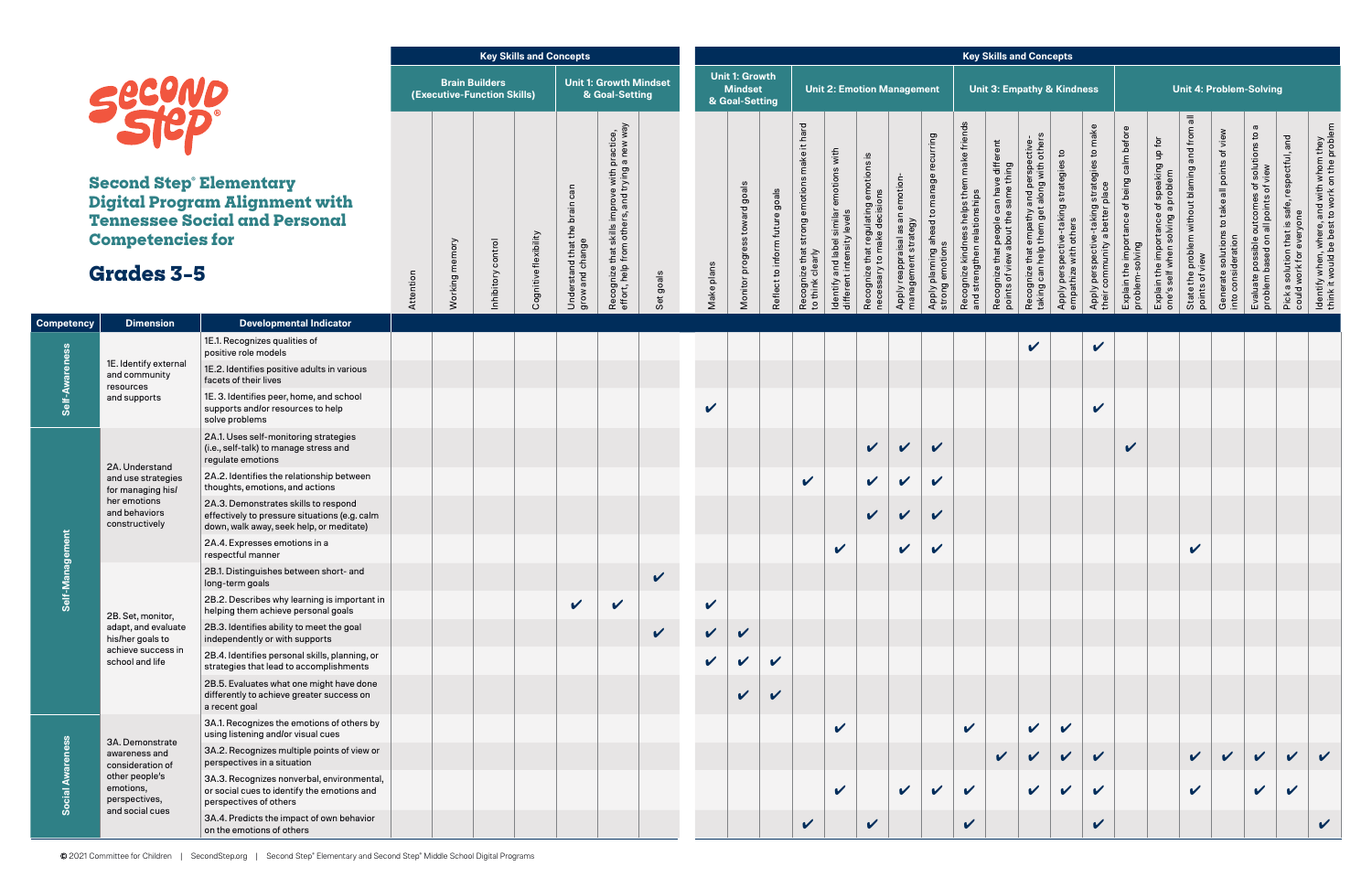|           |                       |                             | <b>Key Skills and Concepts</b> |                                                  |                                                                                                |              |              |                                                           |                                |                                                                 |                                                                        |                                                                      |                                                         |                                                             |                                                                            |                                                                                 | <b>Key Skills and Concepts</b>                                                        |                                                                 |                                                                               |                                                                |                                                                                |                                                                  |                                                                     |                                                                                     |                                                                          |                                                                                           |
|-----------|-----------------------|-----------------------------|--------------------------------|--------------------------------------------------|------------------------------------------------------------------------------------------------|--------------|--------------|-----------------------------------------------------------|--------------------------------|-----------------------------------------------------------------|------------------------------------------------------------------------|----------------------------------------------------------------------|---------------------------------------------------------|-------------------------------------------------------------|----------------------------------------------------------------------------|---------------------------------------------------------------------------------|---------------------------------------------------------------------------------------|-----------------------------------------------------------------|-------------------------------------------------------------------------------|----------------------------------------------------------------|--------------------------------------------------------------------------------|------------------------------------------------------------------|---------------------------------------------------------------------|-------------------------------------------------------------------------------------|--------------------------------------------------------------------------|-------------------------------------------------------------------------------------------|
|           | <b>Brain Builders</b> | (Executive-Function Skills) |                                |                                                  | <b>Unit 1: Growth Mindset</b><br>& Goal-Setting                                                |              |              | <b>Unit 1: Growth</b><br><b>Mindset</b><br>& Goal-Setting |                                |                                                                 |                                                                        | <b>Unit 2: Emotion Management</b>                                    |                                                         |                                                             |                                                                            |                                                                                 | <b>Unit 3: Empathy &amp; Kindness</b>                                                 |                                                                 |                                                                               |                                                                |                                                                                | <b>Unit 4: Problem-Solving</b>                                   |                                                                     |                                                                                     |                                                                          |                                                                                           |
| Attention | Working memory        | Inhibitory control          | Cognitive flexibility          | Understand that the brain can<br>grow and change | Recognize that skills improve with practice,<br>effort, help from others, and trying a new way | Set goals    | Make plans   | Monitor progress toward goals                             | Reflect to inform future goals | Recognize that strong emotions make it hard<br>to think clearly | Identify and label similar emotions with<br>different intensity levels | Recognize that regulating emotions is<br>necessary to make decisions | Apply reappraisal as an emotion-<br>management strategy | Apply planning ahead to manage recurring<br>strong emotions | Recognize kindness helps them make friends<br>and strengthen relationships | Recognize that people can have different<br>points of view about the same thing | Recognize that empathy and perspective-<br>taking can help them get along with others | Apply perspective-taking strategies to<br>empathize with others | Apply perspective-taking strategies to make<br>their community a better place | Explain the importance of being calm before<br>problem-solving | Explain the importance of speaking up for<br>one's self when solving a problem | State the problem without blaming and from all<br>points of view | Generate solutions to take all points of view<br>into consideration | Evaluate possible outcomes of solutions to a<br>problem based on all points of view | Pick a solution that is safe, respectful, and<br>could work for everyone | ldentify when, where, and with whom they<br>think it would be best to work on the problem |
|           |                       |                             |                                |                                                  |                                                                                                |              |              |                                                           |                                |                                                                 |                                                                        |                                                                      |                                                         |                                                             | $\checkmark$                                                               |                                                                                 | $\checkmark$                                                                          |                                                                 | $\checkmark$                                                                  |                                                                |                                                                                |                                                                  |                                                                     |                                                                                     |                                                                          |                                                                                           |
|           |                       |                             |                                |                                                  |                                                                                                |              |              |                                                           |                                |                                                                 |                                                                        |                                                                      |                                                         |                                                             | $\checkmark$                                                               |                                                                                 | V                                                                                     | $\checkmark$                                                    | V                                                                             |                                                                |                                                                                |                                                                  |                                                                     |                                                                                     |                                                                          |                                                                                           |
|           |                       |                             |                                |                                                  |                                                                                                | $\checkmark$ | $\checkmark$ | $\checkmark$                                              | $\checkmark$                   |                                                                 |                                                                        |                                                                      |                                                         |                                                             |                                                                            |                                                                                 |                                                                                       | V                                                               | V                                                                             |                                                                |                                                                                |                                                                  |                                                                     |                                                                                     |                                                                          |                                                                                           |
|           |                       |                             |                                |                                                  |                                                                                                |              |              |                                                           |                                |                                                                 |                                                                        |                                                                      |                                                         |                                                             |                                                                            |                                                                                 |                                                                                       |                                                                 |                                                                               |                                                                |                                                                                |                                                                  |                                                                     |                                                                                     |                                                                          |                                                                                           |
|           |                       |                             |                                |                                                  |                                                                                                |              |              |                                                           |                                |                                                                 |                                                                        |                                                                      |                                                         |                                                             |                                                                            | $\checkmark$                                                                    |                                                                                       | V                                                               |                                                                               |                                                                |                                                                                |                                                                  |                                                                     |                                                                                     |                                                                          |                                                                                           |
|           |                       |                             |                                |                                                  |                                                                                                |              |              |                                                           |                                |                                                                 |                                                                        |                                                                      |                                                         |                                                             |                                                                            |                                                                                 |                                                                                       |                                                                 |                                                                               |                                                                |                                                                                |                                                                  |                                                                     |                                                                                     |                                                                          |                                                                                           |
|           |                       |                             |                                |                                                  |                                                                                                |              |              |                                                           |                                |                                                                 |                                                                        |                                                                      |                                                         |                                                             | $\boldsymbol{\mathcal{U}}$                                                 |                                                                                 | V                                                                                     |                                                                 |                                                                               |                                                                |                                                                                |                                                                  |                                                                     |                                                                                     |                                                                          |                                                                                           |
|           |                       |                             |                                |                                                  |                                                                                                |              |              |                                                           |                                |                                                                 |                                                                        |                                                                      |                                                         |                                                             |                                                                            |                                                                                 |                                                                                       | V                                                               |                                                                               |                                                                |                                                                                |                                                                  |                                                                     |                                                                                     |                                                                          |                                                                                           |
|           |                       |                             |                                |                                                  |                                                                                                |              |              |                                                           |                                |                                                                 |                                                                        |                                                                      |                                                         |                                                             |                                                                            |                                                                                 |                                                                                       |                                                                 |                                                                               |                                                                |                                                                                |                                                                  |                                                                     |                                                                                     |                                                                          |                                                                                           |
|           |                       |                             |                                |                                                  |                                                                                                |              |              |                                                           |                                |                                                                 |                                                                        |                                                                      |                                                         |                                                             |                                                                            |                                                                                 |                                                                                       |                                                                 |                                                                               |                                                                |                                                                                |                                                                  |                                                                     |                                                                                     |                                                                          |                                                                                           |
|           |                       |                             |                                |                                                  |                                                                                                |              |              |                                                           |                                |                                                                 |                                                                        |                                                                      |                                                         |                                                             |                                                                            |                                                                                 |                                                                                       |                                                                 |                                                                               |                                                                |                                                                                |                                                                  |                                                                     |                                                                                     |                                                                          |                                                                                           |
|           |                       |                             |                                |                                                  |                                                                                                |              |              |                                                           |                                |                                                                 |                                                                        |                                                                      |                                                         |                                                             |                                                                            |                                                                                 |                                                                                       |                                                                 |                                                                               |                                                                |                                                                                |                                                                  |                                                                     |                                                                                     |                                                                          |                                                                                           |
|           |                       |                             |                                |                                                  |                                                                                                |              |              |                                                           |                                |                                                                 |                                                                        |                                                                      |                                                         |                                                             | $\boldsymbol{\mathcal{U}}$                                                 |                                                                                 | $\mathbf v$                                                                           |                                                                 |                                                                               |                                                                |                                                                                |                                                                  |                                                                     |                                                                                     |                                                                          |                                                                                           |
|           |                       |                             |                                |                                                  |                                                                                                |              |              |                                                           |                                |                                                                 |                                                                        |                                                                      |                                                         |                                                             |                                                                            |                                                                                 |                                                                                       |                                                                 |                                                                               |                                                                |                                                                                |                                                                  |                                                                     |                                                                                     |                                                                          |                                                                                           |
|           |                       |                             |                                |                                                  |                                                                                                |              |              |                                                           |                                |                                                                 |                                                                        |                                                                      |                                                         |                                                             |                                                                            |                                                                                 |                                                                                       |                                                                 |                                                                               |                                                                |                                                                                |                                                                  |                                                                     |                                                                                     |                                                                          |                                                                                           |

| <b>Competency</b>       | <b>Dimension</b>                                      | <b>Developmental Indicator</b>                                                                                                                                             |  |  |                            |              |                            |                            |  |  |                            |             |                    |              |              |
|-------------------------|-------------------------------------------------------|----------------------------------------------------------------------------------------------------------------------------------------------------------------------------|--|--|----------------------------|--------------|----------------------------|----------------------------|--|--|----------------------------|-------------|--------------------|--------------|--------------|
|                         | 3B. Exhibit civic                                     | 3B.1. Describes what was learned about self<br>in helping others                                                                                                           |  |  |                            |              |                            |                            |  |  | $\mathbf v$                |             | $\mathbf v$        |              | $\checkmark$ |
|                         | responsibility in                                     | 3B.2. Shares reasons for helping others                                                                                                                                    |  |  |                            |              |                            |                            |  |  | $\checkmark$               |             | $\mathbf{v}$       | $\checkmark$ | $\checkmark$ |
| <b>Social Awareness</b> | multiple settings                                     | 3B.4. Works collaboratively with peers to<br>complete a job, task, or address a need                                                                                       |  |  | $\boldsymbol{\mathcal{U}}$ | $\checkmark$ | $\boldsymbol{\mathcal{U}}$ | $\boldsymbol{\mathcal{U}}$ |  |  |                            |             |                    |              |              |
|                         | 3C. Demonstrate<br>an awareness                       | 3C.1. Defines stereotyping, discrimination,<br>and prejudice                                                                                                               |  |  |                            |              |                            |                            |  |  |                            |             |                    |              |              |
|                         | and respect for<br>human dignity,                     | 3C.2. Recognizes the similarities of different<br>cultures and social groups                                                                                               |  |  |                            |              |                            |                            |  |  |                            | $\mathbf v$ |                    | V            |              |
|                         | including culture<br>and differences                  | 3C.3. Recognizes the value of different<br>cultures and social groups                                                                                                      |  |  |                            |              |                            |                            |  |  |                            |             |                    |              |              |
|                         |                                                       | 4A.1. Gives and receives compliments in a<br>genuine manner                                                                                                                |  |  |                            |              |                            |                            |  |  | $\boldsymbol{\mathcal{U}}$ |             | $\boldsymbol{\nu}$ |              |              |
|                         | 4A. Use positive                                      | 4A.2. Uses active listening skills to foster<br>better communication                                                                                                       |  |  |                            |              |                            |                            |  |  |                            |             |                    | V            |              |
|                         | communication                                         | 4A.3.1. Plays fairly                                                                                                                                                       |  |  |                            |              |                            |                            |  |  |                            |             |                    |              |              |
|                         | and social skills<br>to interact                      | 4A.3.2. Is a gracious winner                                                                                                                                               |  |  |                            |              |                            |                            |  |  |                            |             |                    |              |              |
|                         | effectively with<br>others                            | 4A.3.3. Is an accepting loser                                                                                                                                              |  |  |                            |              |                            |                            |  |  |                            |             |                    |              |              |
| Relationship Skills     |                                                       | 4A.4. Demonstrates cooperative behaviors<br>in a group (e.g., listens, encourages,<br>acknowledges opinions, compromises, and<br>seeks consensus)                          |  |  | $\boldsymbol{\mathcal{U}}$ | $\checkmark$ | $\boldsymbol{\mathcal{U}}$ |                            |  |  |                            |             |                    |              |              |
|                         |                                                       | 4B.1. Recognizes the difference between<br>helpful and harmful behaviors in a<br>relationship                                                                              |  |  |                            |              |                            |                            |  |  | $\boldsymbol{\mathcal{U}}$ |             | $\boldsymbol{\nu}$ |              |              |
|                         | 4B. Develop and<br>maintain positive<br>relationships | 4B.2. Identifies a problem in a relationship<br>and determines the appropriate means of<br>resolution (e.g., problem-solving process,<br>peer mediation, adult assistance) |  |  |                            |              |                            |                            |  |  |                            |             |                    |              |              |
|                         |                                                       | 4B.3. Describes the positive and negative<br>impact of peer pressure on self and others                                                                                    |  |  |                            |              |                            |                            |  |  |                            |             |                    |              |              |



**Second Step® Elementary Digital Program Alignment with Tennessee Social and Personal Competencies for**

## **Grades 3–5**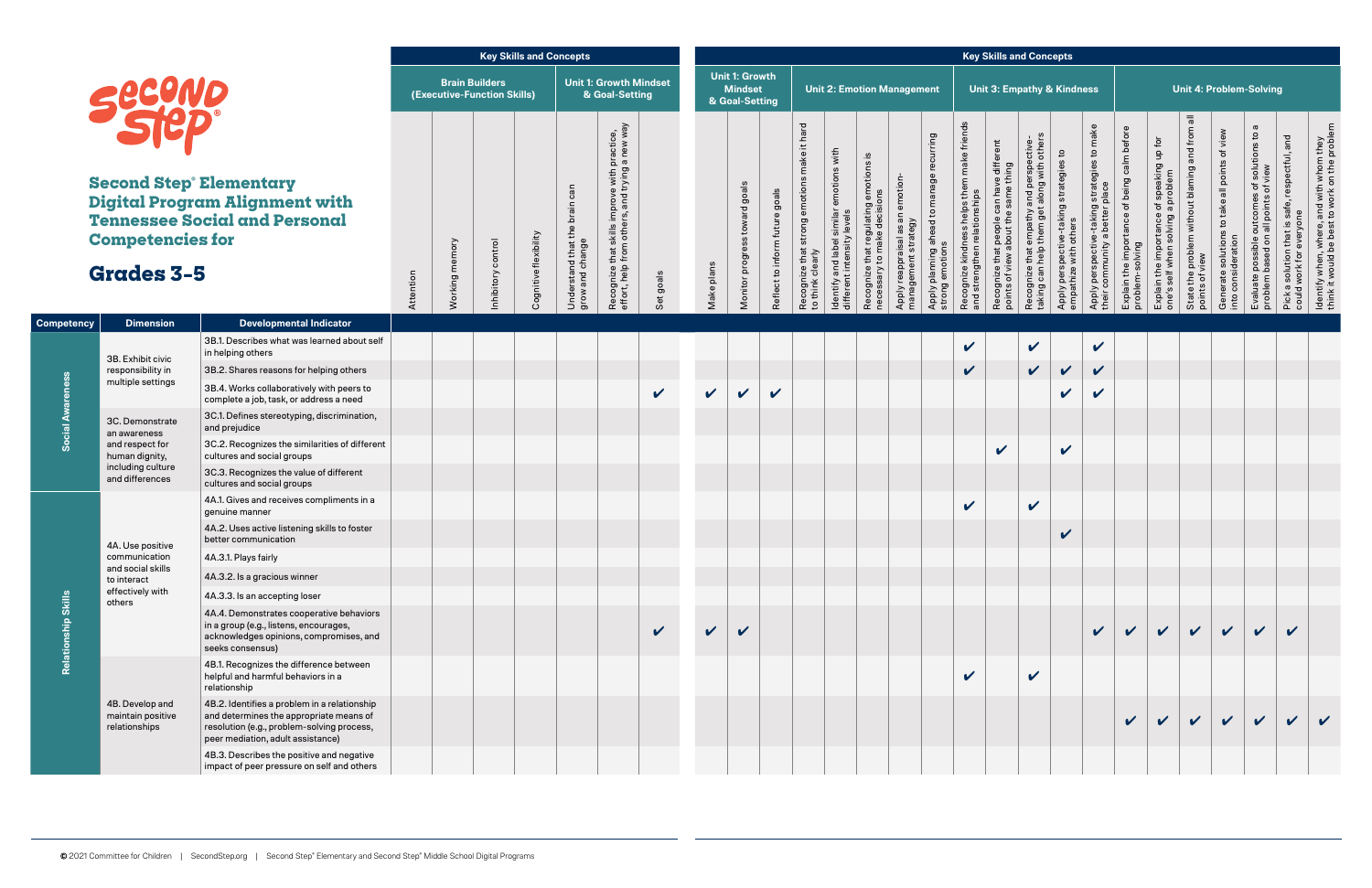|           |                       |                             | <b>Key Skills and Concepts</b> |                                                  |                                                                                                |           |                            |                                                           |                                |                                                                 |                                                                                 |                                                                         |                                                         |                                                             |                                                                            |                                                                                         | <b>Key Skills and Concepts</b>                                                        |                                                                 |                                                                               |                                                                |                                                                                |                                                                  |                                                                     |                                                                                     |                                                                          |                                                                                           |
|-----------|-----------------------|-----------------------------|--------------------------------|--------------------------------------------------|------------------------------------------------------------------------------------------------|-----------|----------------------------|-----------------------------------------------------------|--------------------------------|-----------------------------------------------------------------|---------------------------------------------------------------------------------|-------------------------------------------------------------------------|---------------------------------------------------------|-------------------------------------------------------------|----------------------------------------------------------------------------|-----------------------------------------------------------------------------------------|---------------------------------------------------------------------------------------|-----------------------------------------------------------------|-------------------------------------------------------------------------------|----------------------------------------------------------------|--------------------------------------------------------------------------------|------------------------------------------------------------------|---------------------------------------------------------------------|-------------------------------------------------------------------------------------|--------------------------------------------------------------------------|-------------------------------------------------------------------------------------------|
|           | <b>Brain Builders</b> | (Executive-Function Skills) |                                |                                                  | <b>Unit 1: Growth Mindset</b><br>& Goal-Setting                                                |           |                            | <b>Unit 1: Growth</b><br><b>Mindset</b><br>& Goal-Setting |                                |                                                                 |                                                                                 | <b>Unit 2: Emotion Management</b>                                       |                                                         |                                                             |                                                                            |                                                                                         | <b>Unit 3: Empathy &amp; Kindness</b>                                                 |                                                                 |                                                                               |                                                                |                                                                                |                                                                  | <b>Unit 4: Problem-Solving</b>                                      |                                                                                     |                                                                          |                                                                                           |
| Attention | Working memory        | control<br>Inhibitory       | Cognitive flexibility          | Understand that the brain can<br>grow and change | Recognize that skills improve with practice,<br>effort, help from others, and trying a new way | Set goals | Make plans                 | Monitor progress toward goals                             | Reflect to inform future goals | Recognize that strong emotions make it hard<br>to think clearly | emotions with<br>similar<br>different intensity levels<br>and label<br>Identify | emotions is<br>necessary to make decisions<br>Recognize that regulating | Apply reappraisal as an emotion-<br>management strategy | Apply planning ahead to manage recurring<br>strong emotions | Recognize kindness helps them make friends<br>and strengthen relationships | different<br>Recognize that people can have diff<br>points of view about the same thing | Recognize that empathy and perspective-<br>taking can help them get along with others | Apply perspective-taking strategies to<br>empathize with others | Apply perspective-taking strategies to make<br>their community a better place | Explain the importance of being calm before<br>problem-solving | Explain the importance of speaking up for<br>one's self when solving a problem | State the problem without blaming and from all<br>points of view | Generate solutions to take all points of view<br>into consideration | Evaluate possible outcomes of solutions to a<br>problem based on all points of view | Pick a solution that is safe, respectful, and<br>could work for everyone | ldentify when, where, and with whom they<br>think it would be best to work on the problem |
|           |                       |                             |                                |                                                  |                                                                                                |           |                            |                                                           |                                |                                                                 |                                                                                 |                                                                         |                                                         |                                                             |                                                                            |                                                                                         |                                                                                       |                                                                 |                                                                               | V                                                              | $\checkmark$                                                                   |                                                                  |                                                                     |                                                                                     |                                                                          |                                                                                           |
|           |                       |                             |                                |                                                  |                                                                                                |           |                            |                                                           |                                | $\checkmark$                                                    |                                                                                 | $\checkmark$                                                            |                                                         |                                                             |                                                                            |                                                                                         |                                                                                       |                                                                 |                                                                               |                                                                |                                                                                | V                                                                |                                                                     |                                                                                     |                                                                          |                                                                                           |
|           |                       |                             |                                |                                                  |                                                                                                |           |                            |                                                           |                                |                                                                 |                                                                                 |                                                                         |                                                         |                                                             |                                                                            |                                                                                         |                                                                                       |                                                                 |                                                                               | V                                                              | $\boldsymbol{\mathcal{U}}$                                                     | V                                                                |                                                                     | $\checkmark$                                                                        |                                                                          | $\checkmark$                                                                              |
|           |                       |                             |                                |                                                  |                                                                                                |           |                            |                                                           |                                |                                                                 |                                                                                 |                                                                         |                                                         |                                                             |                                                                            |                                                                                         |                                                                                       |                                                                 |                                                                               |                                                                |                                                                                | V                                                                | $\checkmark$                                                        | $\checkmark$                                                                        | $\boldsymbol{\mathcal{U}}$                                               | $\boldsymbol{\mathcal{U}}$                                                                |
|           |                       |                             |                                |                                                  |                                                                                                |           |                            |                                                           |                                |                                                                 |                                                                                 |                                                                         |                                                         |                                                             |                                                                            |                                                                                         |                                                                                       |                                                                 |                                                                               | $\boldsymbol{\mathcal{U}}$                                     | $\checkmark$                                                                   | V                                                                | $\boldsymbol{\mathcal{U}}$                                          | $\boldsymbol{\mathcal{U}}$                                                          | $\overline{\mathbf{v}}$                                                  | $\checkmark$                                                                              |
|           |                       |                             |                                |                                                  |                                                                                                |           |                            |                                                           |                                |                                                                 |                                                                                 |                                                                         |                                                         |                                                             |                                                                            |                                                                                         |                                                                                       |                                                                 |                                                                               |                                                                |                                                                                |                                                                  |                                                                     |                                                                                     |                                                                          |                                                                                           |
|           |                       |                             |                                |                                                  |                                                                                                |           |                            |                                                           |                                |                                                                 |                                                                                 |                                                                         |                                                         |                                                             |                                                                            |                                                                                         |                                                                                       |                                                                 |                                                                               |                                                                |                                                                                |                                                                  |                                                                     |                                                                                     |                                                                          |                                                                                           |
|           |                       |                             |                                |                                                  |                                                                                                |           |                            |                                                           |                                |                                                                 |                                                                                 |                                                                         |                                                         |                                                             |                                                                            |                                                                                         |                                                                                       |                                                                 |                                                                               |                                                                |                                                                                |                                                                  |                                                                     |                                                                                     |                                                                          |                                                                                           |
|           |                       |                             |                                |                                                  |                                                                                                |           |                            |                                                           |                                |                                                                 |                                                                                 |                                                                         |                                                         | $\boldsymbol{\mathcal{U}}$                                  |                                                                            |                                                                                         |                                                                                       |                                                                 |                                                                               |                                                                |                                                                                | V                                                                |                                                                     | $\mathbf v$                                                                         | $\boldsymbol{\mathcal{U}}$                                               |                                                                                           |
|           |                       |                             |                                |                                                  |                                                                                                | V         | $\boldsymbol{\mathcal{U}}$ | V                                                         |                                |                                                                 |                                                                                 |                                                                         |                                                         |                                                             |                                                                            |                                                                                         | $\mathbf v$                                                                           | $\mathbf{v}$                                                    | $\boldsymbol{\mathcal{U}}$                                                    |                                                                |                                                                                |                                                                  |                                                                     |                                                                                     |                                                                          |                                                                                           |
|           |                       |                             |                                |                                                  |                                                                                                |           |                            |                                                           | $\checkmark$                   |                                                                 |                                                                                 |                                                                         |                                                         |                                                             |                                                                            |                                                                                         |                                                                                       | $\mathbf v$                                                     | $\mathbf{v}$                                                                  |                                                                |                                                                                |                                                                  |                                                                     | $\boldsymbol{\nu}$                                                                  |                                                                          | $\boldsymbol{\mathcal{U}}$                                                                |

|                                                                                                                                                                                                                                   |                                                                                                                                                     | <b>Rey ORING AND CONCEPTS</b>                                                                                                                                                                   |                                                      |                |                    |                                                 |                                        |                                                                            |                                                           | <b>Rey OKING AND CONCEPTS</b> |                               |                                |                                                    |                                                                   |                                                                      |                                                         |                                                             |                                                                            |                                                                                 |                                                                                       |                                                              |                                                                               |                                                                |                                                                                |                                                                  |                                                                     |                                                                                |                                                                          |                                                                                           |
|-----------------------------------------------------------------------------------------------------------------------------------------------------------------------------------------------------------------------------------|-----------------------------------------------------------------------------------------------------------------------------------------------------|-------------------------------------------------------------------------------------------------------------------------------------------------------------------------------------------------|------------------------------------------------------|----------------|--------------------|-------------------------------------------------|----------------------------------------|----------------------------------------------------------------------------|-----------------------------------------------------------|-------------------------------|-------------------------------|--------------------------------|----------------------------------------------------|-------------------------------------------------------------------|----------------------------------------------------------------------|---------------------------------------------------------|-------------------------------------------------------------|----------------------------------------------------------------------------|---------------------------------------------------------------------------------|---------------------------------------------------------------------------------------|--------------------------------------------------------------|-------------------------------------------------------------------------------|----------------------------------------------------------------|--------------------------------------------------------------------------------|------------------------------------------------------------------|---------------------------------------------------------------------|--------------------------------------------------------------------------------|--------------------------------------------------------------------------|-------------------------------------------------------------------------------------------|
|                                                                                                                                                                                                                                   | <b>Second</b>                                                                                                                                       |                                                                                                                                                                                                 | <b>Brain Builders</b><br>(Executive-Function Skills) |                |                    | <b>Unit 1: Growth Mindset</b><br>& Goal-Setting |                                        |                                                                            | <b>Unit 1: Growth</b><br><b>Mindset</b><br>& Goal-Setting |                               |                               |                                | <b>Unit 2: Emotion Management</b>                  |                                                                   |                                                                      |                                                         |                                                             |                                                                            | <b>Unit 3: Empathy &amp; Kindness</b>                                           |                                                                                       |                                                              | <b>Unit 4: Problem-Solving</b>                                                |                                                                |                                                                                |                                                                  |                                                                     |                                                                                |                                                                          |                                                                                           |
|                                                                                                                                                                                                                                   |                                                                                                                                                     |                                                                                                                                                                                                 |                                                      |                |                    |                                                 |                                        | ractice,<br>new way<br>$\overline{a}$                                      |                                                           |                               |                               |                                | hard<br>make it                                    | with                                                              |                                                                      |                                                         |                                                             |                                                                            |                                                                                 |                                                                                       | $\mathtt{S}$                                                 |                                                                               |                                                                |                                                                                |                                                                  |                                                                     | $\boldsymbol{\sigma}$<br>$\mathtt{S}$                                          |                                                                          |                                                                                           |
|                                                                                                                                                                                                                                   | <b>Second Step Elementary</b><br><b>Competencies for</b>                                                                                            | <b>Digital Program Alignment with</b><br><b>Tennessee Social and Personal</b>                                                                                                                   |                                                      |                |                    |                                                 | can<br>ه                               | Recognize that skills improve with<br>effort, help from others, and trying |                                                           |                               | Monitor progress toward goals | Reflect to inform future goals | Recognize that strong emotions<br>to think clearly | ldentify and label similar emotions<br>different intensity levels | Recognize that regulating emotions is<br>necessary to make decisions | Apply reappraisal as an emotion-<br>management strategy | Apply planning ahead to manage recurring<br>strong emotions | Recognize kindness helps them make friends<br>and strengthen relationships | Recognize that people can have different<br>points of view about the same thing | Recognize that empathy and perspective-<br>taking can help them get along with others | Apply perspective-taking strategies<br>empathize with others | Apply perspective-taking strategies to make<br>their community a better place | Explain the importance of being calm before<br>problem-solving | Explain the importance of speaking up for<br>one's self when solving a problem | State the problem without blaming and from all<br>points of view | Generate solutions to take all points of view<br>into consideration | Evaluate possible outcomes of solutions<br>problem based on all points of view | Pick a solution that is safe, respectful, and<br>could work for everyone | ldentify when, where, and with whom they<br>think it would be best to work on the problem |
|                                                                                                                                                                                                                                   | <b>Grades 3-5</b>                                                                                                                                   |                                                                                                                                                                                                 | Attention                                            | Working memory | Inhibitory control | Cognitive flexibility                           | Understand that the<br>grow and change |                                                                            | Set goals                                                 | Make plans                    |                               |                                |                                                    |                                                                   |                                                                      |                                                         |                                                             |                                                                            |                                                                                 |                                                                                       |                                                              |                                                                               |                                                                |                                                                                |                                                                  |                                                                     |                                                                                |                                                                          |                                                                                           |
| <b>Competency</b>                                                                                                                                                                                                                 | <b>Dimension</b>                                                                                                                                    | <b>Developmental Indicator</b>                                                                                                                                                                  |                                                      |                |                    |                                                 |                                        |                                                                            |                                                           |                               |                               |                                |                                                    |                                                                   |                                                                      |                                                         |                                                             |                                                                            |                                                                                 |                                                                                       |                                                              |                                                                               |                                                                |                                                                                |                                                                  |                                                                     |                                                                                |                                                                          |                                                                                           |
|                                                                                                                                                                                                                                   |                                                                                                                                                     | 4C.1. Shows an understanding of conflict as<br>a natural part of life                                                                                                                           |                                                      |                |                    |                                                 |                                        |                                                                            |                                                           |                               |                               |                                |                                                    |                                                                   |                                                                      |                                                         |                                                             |                                                                            |                                                                                 |                                                                                       |                                                              |                                                                               | $\checkmark$                                                   | $\checkmark$                                                                   |                                                                  |                                                                     |                                                                                |                                                                          |                                                                                           |
|                                                                                                                                                                                                                                   | prevent conflict<br>4C.3. Describes causes and effects of<br>4C. Demonstrate<br>conflicts, including how behavior affects<br>an ability to prevent, | 4C.2. Describes ways to be proactive and                                                                                                                                                        |                                                      |                |                    |                                                 |                                        |                                                                            |                                                           |                               |                               |                                | $\boldsymbol{\mathcal{U}}$                         |                                                                   | $\boldsymbol{\mathcal{U}}$                                           |                                                         |                                                             |                                                                            |                                                                                 |                                                                                       |                                                              |                                                                               |                                                                |                                                                                | V                                                                |                                                                     |                                                                                |                                                                          |                                                                                           |
| inship Skills                                                                                                                                                                                                                     | manage, and/or                                                                                                                                      | own and others' emotions                                                                                                                                                                        |                                                      |                |                    |                                                 |                                        |                                                                            |                                                           |                               |                               |                                |                                                    |                                                                   |                                                                      |                                                         |                                                             |                                                                            |                                                                                 |                                                                                       |                                                              |                                                                               | $\mathbf v$                                                    | $\checkmark$                                                                   | $\checkmark$                                                     |                                                                     | $\checkmark$                                                                   |                                                                          | $\mathbf{v}$                                                                              |
|                                                                                                                                                                                                                                   | resolve interpersonal<br>conflicts in<br>constructive ways                                                                                          | 4C.4. Distinguishes between destructive<br>and constructive ways of dealing<br>with conflicts                                                                                                   |                                                      |                |                    |                                                 |                                        |                                                                            |                                                           |                               |                               |                                |                                                    |                                                                   |                                                                      |                                                         |                                                             |                                                                            |                                                                                 |                                                                                       |                                                              |                                                                               |                                                                |                                                                                | $\checkmark$                                                     | $\checkmark$                                                        | $\checkmark$                                                                   | $\mathbf{v}$                                                             | $\mathbf{v}$                                                                              |
|                                                                                                                                                                                                                                   |                                                                                                                                                     | 4C.5. Activates steps of the conflict<br>resolution (problem-solving) process (active<br>listening, expressing feelings, identifying<br>the problem, brainstorming solutions,<br>making amends) |                                                      |                |                    |                                                 |                                        |                                                                            |                                                           |                               |                               |                                |                                                    |                                                                   |                                                                      |                                                         |                                                             |                                                                            |                                                                                 |                                                                                       |                                                              |                                                                               | $\checkmark$                                                   | $\checkmark$                                                                   | $\mathbf{v}$                                                     | $\mathbf{v}$                                                        | $\checkmark$                                                                   | $\vee$                                                                   | $\mathbf v$                                                                               |
|                                                                                                                                                                                                                                   | 5A. Consider<br>and use multiple                                                                                                                    | 5A.1. Identifies social norms that affect<br>decision-making                                                                                                                                    |                                                      |                |                    |                                                 |                                        |                                                                            |                                                           |                               |                               |                                | V                                                  |                                                                   |                                                                      |                                                         |                                                             |                                                                            | V                                                                               |                                                                                       |                                                              |                                                                               |                                                                |                                                                                |                                                                  |                                                                     |                                                                                |                                                                          |                                                                                           |
|                                                                                                                                                                                                                                   | factors in decision-<br>making, including                                                                                                           | 5A.2. Defines cyberbullying and<br>response strategies                                                                                                                                          |                                                      |                |                    |                                                 |                                        |                                                                            |                                                           |                               |                               |                                |                                                    |                                                                   |                                                                      |                                                         |                                                             |                                                                            |                                                                                 |                                                                                       |                                                              |                                                                               |                                                                |                                                                                |                                                                  |                                                                     |                                                                                |                                                                          |                                                                                           |
| <b>Making</b><br>ethical and safety<br>factors, personal<br>and community<br>responsibilities,<br>and short-term and<br>long-term goals<br>5B. Develop,<br>implement, and<br>model effective<br>decision-making<br>skills to deal | 5A.3. Understands bullying and how to<br>respond to support the victim or targeted<br>person/group                                                  |                                                                                                                                                                                                 |                                                      |                |                    |                                                 |                                        |                                                                            |                                                           |                               |                               |                                |                                                    |                                                                   |                                                                      |                                                         |                                                             |                                                                            |                                                                                 |                                                                                       |                                                              |                                                                               |                                                                |                                                                                |                                                                  |                                                                     |                                                                                |                                                                          |                                                                                           |
|                                                                                                                                                                                                                                   | 5B.1. Describes steps of a decision-<br>making model                                                                                                |                                                                                                                                                                                                 |                                                      |                |                    |                                                 |                                        |                                                                            |                                                           |                               |                               |                                |                                                    |                                                                   |                                                                      | $\checkmark$                                            |                                                             |                                                                            |                                                                                 |                                                                                       |                                                              |                                                                               |                                                                | $\checkmark$                                                                   | $\checkmark$                                                     | $\checkmark$                                                        | $\checkmark$                                                                   |                                                                          |                                                                                           |
|                                                                                                                                                                                                                                   | 5B.2. Effectively participates in group<br>decision-making                                                                                          |                                                                                                                                                                                                 |                                                      |                |                    |                                                 |                                        | $\checkmark$                                                               | $\checkmark$                                              | $\boldsymbol{\mathcal{U}}$    |                               |                                |                                                    |                                                                   |                                                                      |                                                         |                                                             |                                                                            | $\mathbf v$                                                                     | $\sqrt{2}$                                                                            | $\boldsymbol{\mathcal{U}}$                                   |                                                                               |                                                                |                                                                                |                                                                  |                                                                     |                                                                                |                                                                          |                                                                                           |
|                                                                                                                                                                                                                                   | responsibly with<br>academic and<br>social situations                                                                                               | 5B.3. Reflects on the pros and cons of the<br>decision made or options considered                                                                                                               |                                                      |                |                    |                                                 |                                        |                                                                            |                                                           |                               |                               |                                |                                                    |                                                                   |                                                                      |                                                         |                                                             |                                                                            |                                                                                 |                                                                                       | $\checkmark$                                                 | V                                                                             |                                                                |                                                                                |                                                                  |                                                                     | $\checkmark$                                                                   |                                                                          |                                                                                           |

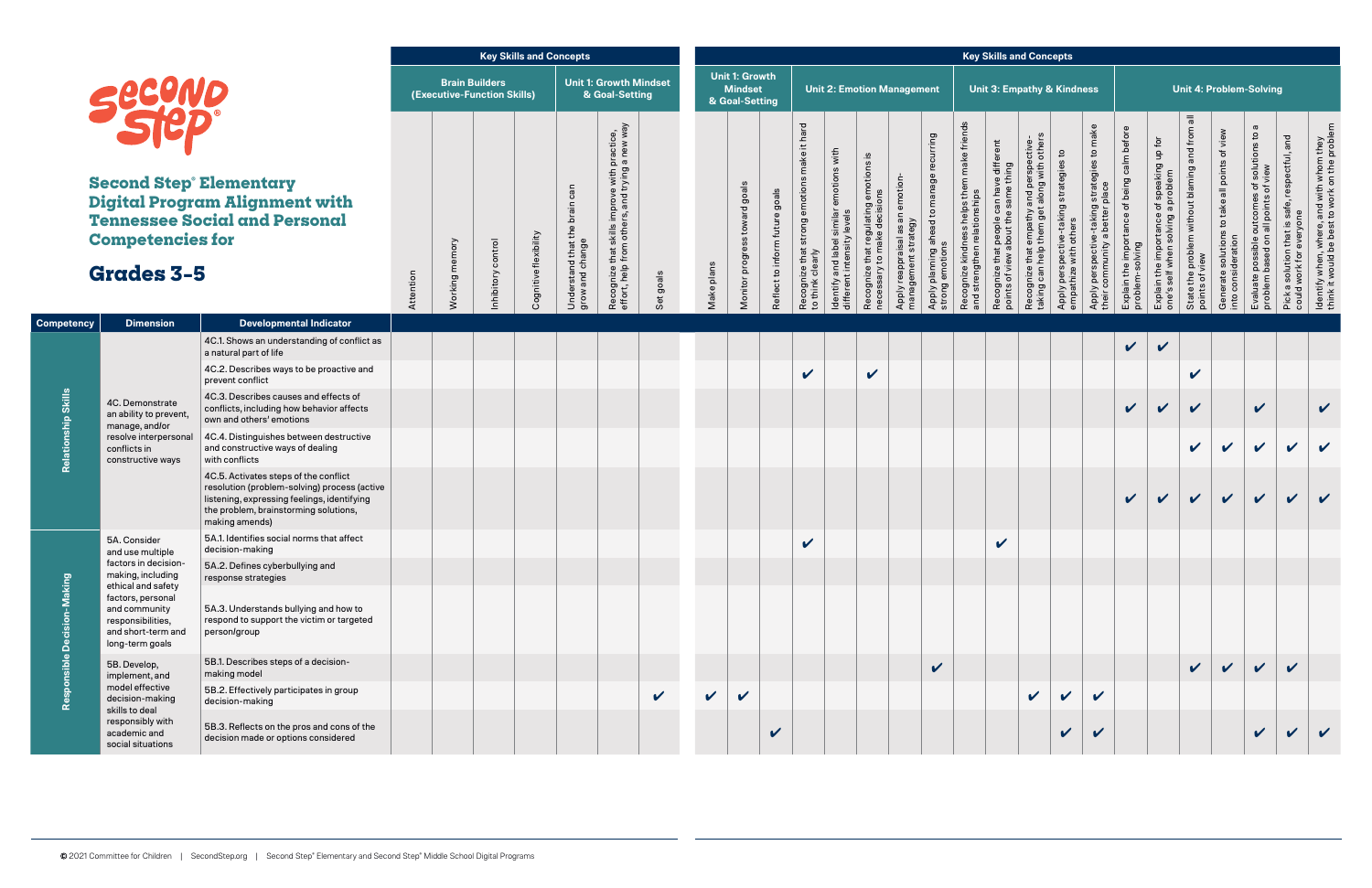

**Second Step® Digital Program Tennessee So Competencies** 

**Self-Awareness**

Self-Awareness

1A. Demonstrate an awareness of his/ her emotions

|                                                                                                                                                                  |                                                                                 |                                                           | <b>Key Skills and Concepts</b>                                            |                                                                               |                                                                                                                        | <b>Key Skills and Concepts</b><br>Unit 3: Thoughts,  |                                                                          |                                                             |                                                                                                        |                                                                                                            |                                                                                                   |                                                                                                |                                             |                                                 |                                                                        |                                                            |                                                                                                         |                                                                   |                             |                                                               |  |  |
|------------------------------------------------------------------------------------------------------------------------------------------------------------------|---------------------------------------------------------------------------------|-----------------------------------------------------------|---------------------------------------------------------------------------|-------------------------------------------------------------------------------|------------------------------------------------------------------------------------------------------------------------|------------------------------------------------------|--------------------------------------------------------------------------|-------------------------------------------------------------|--------------------------------------------------------------------------------------------------------|------------------------------------------------------------------------------------------------------------|---------------------------------------------------------------------------------------------------|------------------------------------------------------------------------------------------------|---------------------------------------------|-------------------------------------------------|------------------------------------------------------------------------|------------------------------------------------------------|---------------------------------------------------------------------------------------------------------|-------------------------------------------------------------------|-----------------------------|---------------------------------------------------------------|--|--|
| $\boldsymbol{\varGamma}$                                                                                                                                         |                                                                                 |                                                           | <b>Unit 1: Mindsets &amp; Goals</b>                                       |                                                                               |                                                                                                                        |                                                      |                                                                          |                                                             |                                                                                                        | Unit 2: Recognizing Bullying & Harassment                                                                  |                                                                                                   |                                                                                                | <b>Emotions &amp; Decisions</b>             |                                                 |                                                                        | <b>Unit 4: Managing Relationships</b><br>& Social Conflict |                                                                                                         |                                                                   |                             |                                                               |  |  |
| <b>Middle School</b><br>am Alignment with<br><b>pcial and Personal</b><br>s for                                                                                  | common<br>social challenges<br>in time<br>Recognize that s<br>and get better in | change<br>and<br>Moub<br>can<br>Understand that the brain | $\mathtt{S}$<br>plans<br>create<br>Set personal goals and<br>achieve them | after<br>5<br>persis<br>and<br>adjust<br>Determine how to<br>making a mistake | an interest<br>develop<br>I strengths to dev<br>: something new<br>personal <sub>s</sub><br>Apply <b>I</b><br>or get I | Recognize common types of bullying<br>and harassment | of bullying<br>impacts<br>negative<br>Understand the n<br>and harassment | strategy<br>Determine the best upstander<br>for a situation | $\boldsymbol{\omega}$<br>responsibility to create<br>Understand students' r<br>positive school climate | Recognize how social and environmental<br>factors contribute to bullying and harassment in<br>their school | Prepare to take action to disrupt factors that<br>contribute to bullying and harassment at school | decision-<br>Understand how emotions influence on the processing in positive and negative ways | and reframe unhelpful thoughts<br>Recognize | anxiety<br>and<br>Recognize the signs of stress | motion-<br>and emotic<br>strategies<br>Apply stress- a<br>management s | escalate<br>conflicts<br>Recognize how                     | different perspectives of the people<br>:onflict<br>$\circ$<br>Describe the <b>a</b><br>involved in a c | <b>SC</b><br>proces<br>conflict resolution<br>Apply the four-step | dentify ways to make amends | Recognize the signs of healthy and unhealthy<br>relationships |  |  |
| <b>Developmental Indicator</b>                                                                                                                                   |                                                                                 |                                                           |                                                                           |                                                                               |                                                                                                                        |                                                      |                                                                          |                                                             |                                                                                                        |                                                                                                            |                                                                                                   |                                                                                                |                                             |                                                 |                                                                        |                                                            |                                                                                                         |                                                                   |                             |                                                               |  |  |
| 1A.1. Recognizes uncomfortable emotions as<br>indicators of situations in need of attention                                                                      | $\checkmark$                                                                    |                                                           |                                                                           |                                                                               |                                                                                                                        |                                                      | $\checkmark$                                                             |                                                             |                                                                                                        | V                                                                                                          |                                                                                                   | $\checkmark$                                                                                   | $\mathbf v$                                 | $\checkmark$                                    | $\checkmark$                                                           | $\mathbf v$                                                | $\boldsymbol{\mathcal{U}}$                                                                              |                                                                   |                             | V                                                             |  |  |
| 1A.2. Identifies emotional states that<br>contribute to or detract from ability to<br>problem solve                                                              |                                                                                 |                                                           |                                                                           | $\checkmark$                                                                  |                                                                                                                        |                                                      |                                                                          |                                                             |                                                                                                        |                                                                                                            |                                                                                                   | $\checkmark$                                                                                   | $\mathbf v$                                 | $\checkmark$                                    | $\checkmark$                                                           | $\checkmark$                                               | $\boldsymbol{\mathcal{U}}$                                                                              |                                                                   |                             |                                                               |  |  |
| 1A.3. Explains the possible outcomes<br>associated with the different forms of<br>communicating emotions                                                         |                                                                                 |                                                           |                                                                           |                                                                               |                                                                                                                        |                                                      |                                                                          |                                                             |                                                                                                        |                                                                                                            |                                                                                                   | V                                                                                              |                                             |                                                 | V                                                                      | $\boldsymbol{\mathcal{U}}$                                 |                                                                                                         |                                                                   |                             |                                                               |  |  |
| 1B.1. Accommodates and plans for the likes<br>and dislikes of a group                                                                                            |                                                                                 |                                                           |                                                                           |                                                                               |                                                                                                                        |                                                      |                                                                          |                                                             |                                                                                                        |                                                                                                            |                                                                                                   |                                                                                                |                                             |                                                 |                                                                        |                                                            | $\boldsymbol{\mathcal{U}}$                                                                              |                                                                   |                             | $\mathbf v$                                                   |  |  |
| 1B.2. Identifies interaction between personal<br>qualities and interests with academic<br>activities and social opportunities                                    |                                                                                 |                                                           | V                                                                         |                                                                               | $\checkmark$                                                                                                           |                                                      |                                                                          |                                                             |                                                                                                        |                                                                                                            |                                                                                                   |                                                                                                |                                             |                                                 |                                                                        |                                                            |                                                                                                         |                                                                   |                             |                                                               |  |  |
| 1B.3. Utilizes interest to gain additional<br>experiences toward mastery of a<br>skill or concept                                                                |                                                                                 |                                                           | V                                                                         | V                                                                             | V                                                                                                                      |                                                      |                                                                          |                                                             |                                                                                                        |                                                                                                            |                                                                                                   |                                                                                                |                                             |                                                 |                                                                        |                                                            |                                                                                                         |                                                                   |                             |                                                               |  |  |
| 1B.4. Evaluates influence of personal<br>qualities and interests on decision-making                                                                              |                                                                                 |                                                           |                                                                           |                                                                               | V                                                                                                                      |                                                      |                                                                          |                                                             |                                                                                                        |                                                                                                            |                                                                                                   | $\mathbf v$                                                                                    |                                             |                                                 |                                                                        |                                                            |                                                                                                         |                                                                   |                             |                                                               |  |  |
| 1C.1. Identifies personal strengths<br>and limitations as they relate to<br>specific activities                                                                  |                                                                                 |                                                           | V                                                                         | $\checkmark$                                                                  | $\checkmark$                                                                                                           |                                                      |                                                                          |                                                             |                                                                                                        |                                                                                                            |                                                                                                   |                                                                                                |                                             |                                                 |                                                                        |                                                            |                                                                                                         |                                                                   |                             |                                                               |  |  |
| 1C.2. Applies self-reflection techniques<br>to recognize potential, strengths, and<br>growth areas                                                               | $\checkmark$                                                                    | V                                                         | V                                                                         | $\checkmark$                                                                  | V                                                                                                                      |                                                      |                                                                          |                                                             | $\boldsymbol{\mathcal{U}}$                                                                             |                                                                                                            | $\mathbf v$                                                                                       | V                                                                                              | $\checkmark$                                | $\checkmark$                                    | $\boldsymbol{\mathcal{U}}$                                             | $\boldsymbol{\mathcal{U}}$                                 | $\boldsymbol{\mathcal{U}}$                                                                              |                                                                   |                             |                                                               |  |  |
| 1C.3. Implements a plan to build on<br>strengths or address limitations                                                                                          | $\checkmark$                                                                    | $\checkmark$                                              | $\checkmark$                                                              | $\checkmark$                                                                  | $\checkmark$                                                                                                           |                                                      |                                                                          |                                                             |                                                                                                        |                                                                                                            |                                                                                                   |                                                                                                | $\boldsymbol{\mathcal{U}}$                  | $\checkmark$                                    | $\checkmark$                                                           |                                                            |                                                                                                         |                                                                   |                             |                                                               |  |  |
| 1D.1. Identifies areas of school and life that<br>are within personal control                                                                                    | $\checkmark$                                                                    | V                                                         | $\checkmark$                                                              | V                                                                             | V                                                                                                                      |                                                      |                                                                          |                                                             |                                                                                                        |                                                                                                            |                                                                                                   | $\checkmark$                                                                                   | $\boldsymbol{\mathcal{U}}$                  | $\checkmark$                                    | $\checkmark$                                                           | $\boldsymbol{\mathcal{U}}$                                 |                                                                                                         | $\boldsymbol{\mathcal{U}}$                                        |                             | V                                                             |  |  |
| 1D.2. Plans and develops an action plan to<br>set and achieve short- and long-term goals                                                                         |                                                                                 |                                                           | V                                                                         | V                                                                             | $\checkmark$                                                                                                           |                                                      |                                                                          |                                                             |                                                                                                        |                                                                                                            |                                                                                                   |                                                                                                |                                             |                                                 |                                                                        |                                                            |                                                                                                         |                                                                   |                             |                                                               |  |  |
| 1D.3. Analyzes the short- and long-term<br>outcomes between safe and responsible<br>behavior versus risky and harmful behavior<br>on their health and well-being |                                                                                 |                                                           |                                                                           |                                                                               |                                                                                                                        |                                                      |                                                                          |                                                             |                                                                                                        |                                                                                                            |                                                                                                   |                                                                                                |                                             |                                                 |                                                                        |                                                            |                                                                                                         |                                                                   |                             |                                                               |  |  |

1B. Demonstrate an awareness of his/her personal qualities and interests

1C. Demonstrate an awareness of his/her strengths and limitations

1D. Demonstrate a sense of personal responsibility and advocacy

**Competency Dimension**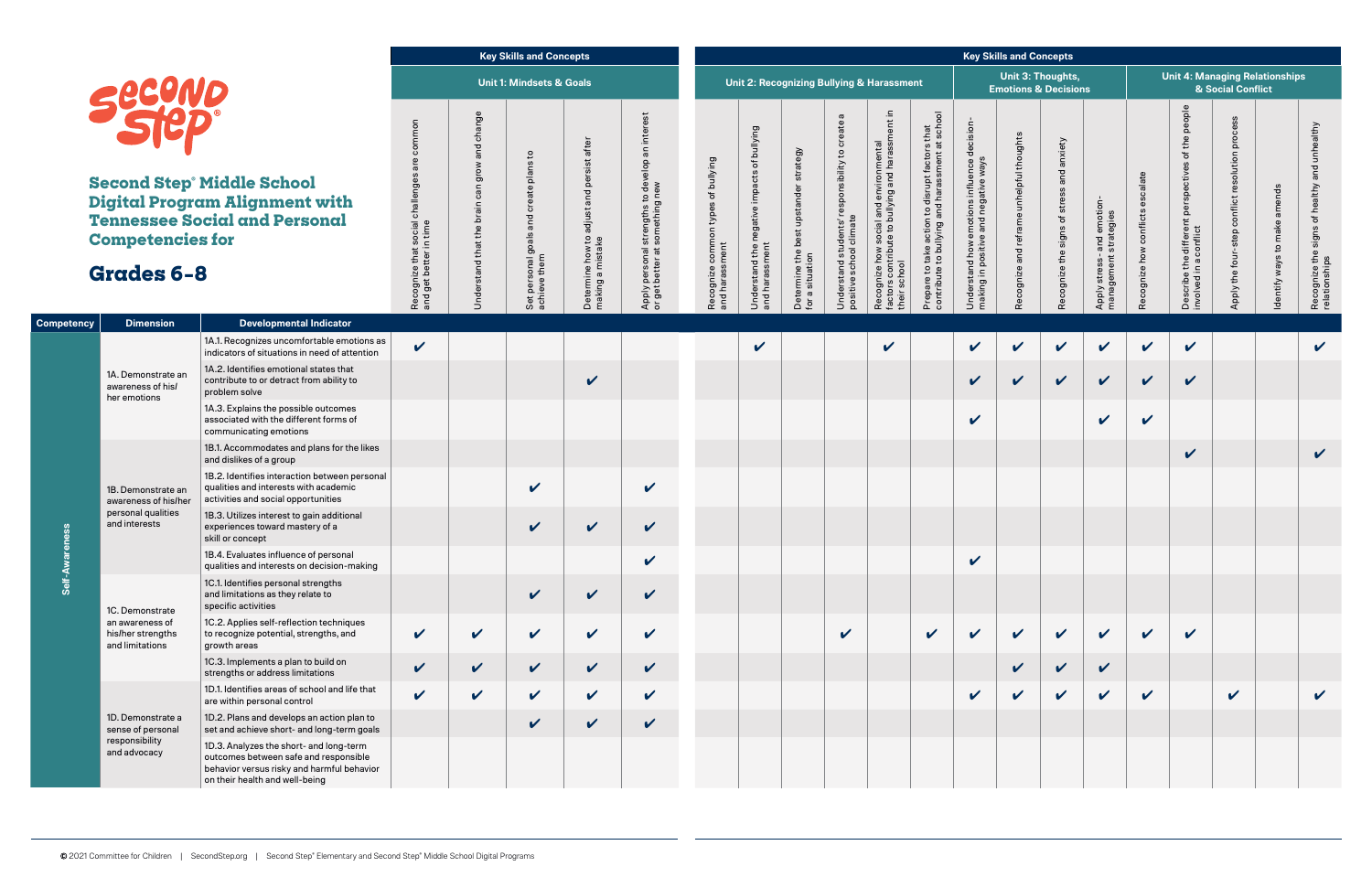**Self-Awareness**

Self-Awareness

1D. Demonstrate a sense of personal responsibility and advocacy

|                                                                                                                                                     |                                                                                       | <b>Key Skills and Concepts</b>                         |                                                                           | <b>Key Skills and Concepts</b><br>Unit 3: Thoughts,<br><b>Unit 4: Managing Relationships</b>                 |                                                                                                                                                |                                                      |                                                                       |                                                             |                                                                                                        |                                                                                                            |                                                                                                   |                                                                                          |                                                |                                              |                                                             |                                        |                                                                             |                                                       |                                    |                                                               |
|-----------------------------------------------------------------------------------------------------------------------------------------------------|---------------------------------------------------------------------------------------|--------------------------------------------------------|---------------------------------------------------------------------------|--------------------------------------------------------------------------------------------------------------|------------------------------------------------------------------------------------------------------------------------------------------------|------------------------------------------------------|-----------------------------------------------------------------------|-------------------------------------------------------------|--------------------------------------------------------------------------------------------------------|------------------------------------------------------------------------------------------------------------|---------------------------------------------------------------------------------------------------|------------------------------------------------------------------------------------------|------------------------------------------------|----------------------------------------------|-------------------------------------------------------------|----------------------------------------|-----------------------------------------------------------------------------|-------------------------------------------------------|------------------------------------|---------------------------------------------------------------|
| $\boldsymbol{D}$                                                                                                                                    |                                                                                       |                                                        | <b>Unit 1: Mindsets &amp; Goals</b>                                       |                                                                                                              |                                                                                                                                                |                                                      |                                                                       |                                                             |                                                                                                        | <b>Unit 2: Recognizing Bullying &amp; Harassment</b>                                                       |                                                                                                   |                                                                                          |                                                | <b>Emotions &amp; Decisions</b>              |                                                             |                                        |                                                                             | & Social Conflict                                     |                                    |                                                               |
| <b>Middle School</b><br><b>am Alignment with</b><br><b>pcial and Personal</b><br>s for                                                              | common<br>are<br>social challenges<br>n time<br>Recognize that s<br>and get better in | change<br>and<br>grow<br>Understand that the brain can | $\mathbf{c}$<br>plans<br>create<br>Set personal goals and<br>achieve them | ୕୕ଢ଼<br>Ĕ<br>.<br>ග<br>per<br>짇<br>$\overline{\sigma}$<br>iipe<br>Ta<br>Determine how to<br>making a mistake | interest<br>$\overline{\mathfrak{a}}$<br>develop<br>new<br>$\rm ^{0}$<br>strengths to<br>something<br>personal<br>better at<br>Apply<br>or get | Recognize common types of bullying<br>and harassment | of bullying<br>negative impacts<br>Understand the n<br>and harassment | strategy<br>Determine the best upstander<br>for a situation | $\boldsymbol{\omega}$<br>responsibility to create<br>Understand students' r<br>positive school climate | Recognize how social and environmental<br>factors contribute to bullying and harassment in<br>their school | Prepare to take action to disrupt factors that<br>contribute to bullying and harassment at school | decision-<br>Understand how emotions influence (<br>making in positive and negative ways | unhelpful thoughts<br>reframe<br>Recognize and | and anxiety<br>Recognize the signs of stress | and emotion-<br>strategies<br>Apply stress-<br>management : | escalate<br>conflicts<br>Recognize how | Describe the different perspectives of the people<br>involved in a conflict | process<br>conflict resolution<br>Apply the four-step | amends<br>make<br>Identify ways to | Recognize the signs of healthy and unhealthy<br>relationships |
| <b>Developmental Indicator</b>                                                                                                                      |                                                                                       |                                                        |                                                                           |                                                                                                              |                                                                                                                                                |                                                      |                                                                       |                                                             |                                                                                                        |                                                                                                            |                                                                                                   |                                                                                          |                                                |                                              |                                                             |                                        |                                                                             |                                                       |                                    |                                                               |
| 1D.4. Explains the connection between<br>choice and responsibility for the<br>consequences involved if they engage in<br>risky or harmful behaviors |                                                                                       |                                                        |                                                                           |                                                                                                              |                                                                                                                                                |                                                      | $\checkmark$                                                          |                                                             |                                                                                                        |                                                                                                            |                                                                                                   |                                                                                          |                                                |                                              |                                                             |                                        |                                                                             |                                                       |                                    |                                                               |
| 1D.5. Recognizes, establishes, and adheres<br>to personal boundaries and responsibilities                                                           | $\checkmark$                                                                          |                                                        |                                                                           |                                                                                                              |                                                                                                                                                |                                                      |                                                                       |                                                             | $\checkmark$                                                                                           |                                                                                                            |                                                                                                   | V                                                                                        |                                                |                                              |                                                             |                                        |                                                                             |                                                       |                                    | $\checkmark$                                                  |
| 1E.1. Identifies positive peer/adult support<br>when needed                                                                                         | $\checkmark$                                                                          |                                                        | $\boldsymbol{\mathcal{U}}$                                                |                                                                                                              |                                                                                                                                                |                                                      | $\checkmark$                                                          | $\checkmark$                                                | $\checkmark$                                                                                           | $\checkmark$                                                                                               | V                                                                                                 |                                                                                          |                                                |                                              |                                                             |                                        |                                                                             |                                                       |                                    |                                                               |
| 1E.2. Evaluates the benefits of additional<br>external supports when participating<br>in extracurricular activities                                 |                                                                                       |                                                        | $\checkmark$                                                              |                                                                                                              |                                                                                                                                                |                                                      |                                                                       |                                                             |                                                                                                        |                                                                                                            |                                                                                                   |                                                                                          |                                                |                                              |                                                             |                                        |                                                                             |                                                       |                                    |                                                               |
| 1E.3. Recognizes outside influences on the<br>development of personal traits and<br>discerns whether they are supportive<br>or non-supportive       |                                                                                       | V                                                      | $\checkmark$                                                              |                                                                                                              | $\checkmark$                                                                                                                                   |                                                      |                                                                       |                                                             |                                                                                                        |                                                                                                            |                                                                                                   |                                                                                          |                                                |                                              |                                                             |                                        |                                                                             |                                                       |                                    |                                                               |
| 2A.1. Maintains confidence during stress,<br>emotional responses, or changing emotions                                                              | $\checkmark$                                                                          |                                                        |                                                                           | $\checkmark$                                                                                                 |                                                                                                                                                |                                                      |                                                                       |                                                             |                                                                                                        |                                                                                                            |                                                                                                   | $\checkmark$                                                                             | $\checkmark$                                   | $\checkmark$                                 | V                                                           | V                                      |                                                                             | V                                                     |                                    |                                                               |
| 2A.2. Recognizes the affective<br>behavioral responses to thoughts,<br>emotions, and actions                                                        |                                                                                       |                                                        |                                                                           |                                                                                                              |                                                                                                                                                |                                                      |                                                                       |                                                             |                                                                                                        |                                                                                                            |                                                                                                   | $\checkmark$                                                                             | $\checkmark$                                   | $\checkmark$                                 | $\checkmark$                                                |                                        |                                                                             |                                                       |                                    |                                                               |
| 2A.3. Reflects on possible consequences,<br>both positive and negative, before<br>expressing an emotion or behavior                                 |                                                                                       |                                                        |                                                                           |                                                                                                              |                                                                                                                                                |                                                      | $\checkmark$                                                          | $\checkmark$                                                | $\checkmark$                                                                                           | $\checkmark$                                                                                               | $\checkmark$                                                                                      | $\checkmark$                                                                             | $\checkmark$                                   | $\checkmark$                                 | $\checkmark$                                                | $\checkmark$                           |                                                                             |                                                       | $\checkmark$                       |                                                               |
| 2B.1. Designs action plans for achieving<br>short-term and long-term goals and<br>establishing timelines                                            |                                                                                       |                                                        | V                                                                         | $\checkmark$                                                                                                 | $\checkmark$                                                                                                                                   |                                                      |                                                                       |                                                             |                                                                                                        |                                                                                                            |                                                                                                   |                                                                                          |                                                |                                              |                                                             |                                        |                                                                             |                                                       |                                    |                                                               |
| 2B.2. Identifies and utilizes potential<br>resources for achieving goals (e.g., home,<br>school, and community support)                             |                                                                                       |                                                        | $\checkmark$                                                              | $\checkmark$                                                                                                 | $\checkmark$                                                                                                                                   |                                                      |                                                                       |                                                             |                                                                                                        |                                                                                                            |                                                                                                   |                                                                                          |                                                |                                              |                                                             |                                        |                                                                             |                                                       |                                    |                                                               |
| 2B.3. Sets a positive character goal                                                                                                                |                                                                                       |                                                        | $\checkmark$                                                              | $\checkmark$                                                                                                 | $\checkmark$                                                                                                                                   |                                                      |                                                                       |                                                             |                                                                                                        |                                                                                                            |                                                                                                   |                                                                                          |                                                |                                              |                                                             |                                        |                                                                             |                                                       |                                    |                                                               |
| 2B.4. Establishes criteria for evaluating<br>personal and academic success                                                                          |                                                                                       | V                                                      | $\checkmark$                                                              | $\checkmark$                                                                                                 | $\checkmark$                                                                                                                                   |                                                      |                                                                       |                                                             |                                                                                                        |                                                                                                            |                                                                                                   |                                                                                          |                                                |                                              |                                                             |                                        |                                                                             |                                                       |                                    |                                                               |
| 2B.5. Demonstrates goal-setting skills<br>related to potential career paths                                                                         |                                                                                       |                                                        | V                                                                         | $\checkmark$                                                                                                 | V                                                                                                                                              |                                                      |                                                                       |                                                             |                                                                                                        |                                                                                                            |                                                                                                   |                                                                                          |                                                |                                              |                                                             |                                        |                                                                             |                                                       |                                    |                                                               |



**Second Step® Midd Digital Program Al Tennessee Social Competencies for**

1E. Identify external and community resources and supports

**Self-Management**

Self-Management

2A. Understand and use strategies for managing his/ her emotions and behaviors constructively

2B. Set, monitor, adapt, and evaluate his/her goals to achieve success in school and life

**Competency Dimension**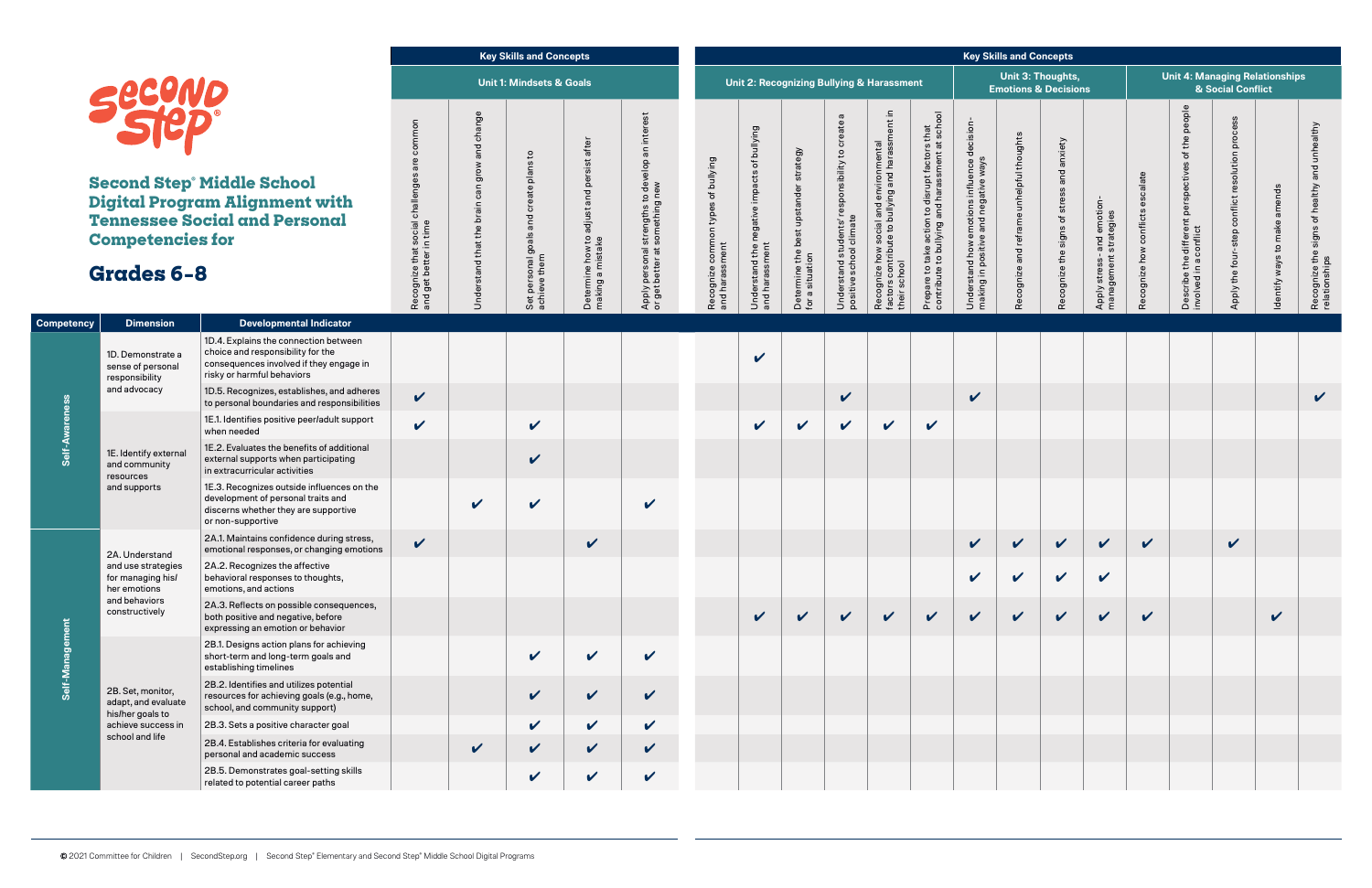

**Second Step® M Digital Program Tennessee Soci Competencies** 

**Social Awareness**

**Social Awareness** 

3A. Demonstrate awareness and consideration of other people's emotions, perspectives, and social cues

| <b>Key Skills and Concepts</b><br><b>Unit 1: Mindsets &amp; Goals</b>                                                                                                                          |                                                                                          |                                                     |                                                           |                                                                                          |                                                                                                                                 |                                                                   |                                                                                       | <b>Key Skills and Concepts</b>                                 |                                                                                 |                                                                                                            |                                                                                                                                     |                                                                                                                                                       |                                                      |                                                       |                                                              |                                                            |                                                                                                                  |                                                       |                              |                                                                            |  |  |
|------------------------------------------------------------------------------------------------------------------------------------------------------------------------------------------------|------------------------------------------------------------------------------------------|-----------------------------------------------------|-----------------------------------------------------------|------------------------------------------------------------------------------------------|---------------------------------------------------------------------------------------------------------------------------------|-------------------------------------------------------------------|---------------------------------------------------------------------------------------|----------------------------------------------------------------|---------------------------------------------------------------------------------|------------------------------------------------------------------------------------------------------------|-------------------------------------------------------------------------------------------------------------------------------------|-------------------------------------------------------------------------------------------------------------------------------------------------------|------------------------------------------------------|-------------------------------------------------------|--------------------------------------------------------------|------------------------------------------------------------|------------------------------------------------------------------------------------------------------------------|-------------------------------------------------------|------------------------------|----------------------------------------------------------------------------|--|--|
| D                                                                                                                                                                                              |                                                                                          |                                                     |                                                           |                                                                                          |                                                                                                                                 |                                                                   |                                                                                       |                                                                |                                                                                 | <b>Unit 2: Recognizing Bullying &amp; Harassment</b>                                                       |                                                                                                                                     |                                                                                                                                                       | Unit 3: Thoughts,<br><b>Emotions &amp; Decisions</b> |                                                       |                                                              | <b>Unit 4: Managing Relationships</b><br>& Social Conflict |                                                                                                                  |                                                       |                              |                                                                            |  |  |
| <b>Middle School</b><br><b>am Alignment with</b><br><b>pcial and Personal</b><br>s for                                                                                                         | common<br>are<br>t social challenges<br>in time<br>Recognize that s<br>and get better in | and change<br>grow<br>Understand that the brain can | and create plans to<br>Set personal goals<br>achieve them | after<br>ة.<br>-<br><u>pa</u><br>ਹ<br>adju<br>م:<br>Determine how to<br>making a mistake | interest<br>develop<br>new<br>$\circ$<br>mething<br>strengths<br>$\overline{\circ}$<br>personal<br>better at<br>Apply<br>or get | Bullying<br>Ⴆ<br>common types<br>Recognize comm<br>and harassment | of bullying<br>gative impacts<br>$\overline{e}$<br>Understand the n<br>and harassment | strategy<br>upstander<br>Determine the best<br>for a situation | responsibility to create a<br>Understand students' r<br>positive school climate | Recognize how social and environmental<br>factors contribute to bullying and harassment in<br>their school | $\overline{\mathsf{S}}$<br>atscho<br>Prepare to take action to disrupt factors that<br>contribute to bullying and harassment at sch | decision-<br>influence d<br>ative ways<br>ative<br>genoi<br>Reg<br>moti <sub>u</sub><br>rstand how en<br>19 in positive a<br>Understan<br>making in I | and reframe unhelpful thoughts<br>Recognize          | anxiety<br>and<br>stress<br>signs of<br>Recognize the | iotion<br>strategies<br>and<br>Apply stress-<br>management s | escalate<br>conflicts<br>Recognize how                     | different perspectives of the people<br>nflict<br>$\overline{\circ}$<br>Describe the <b>c</b><br>involved in a c | process<br>conflict resolution<br>Apply the four-step | Identify ways to make amends | unhealthy<br>healthy and<br>đ<br>signs<br>Recognize the s<br>relationships |  |  |
| <b>Developmental Indicator</b>                                                                                                                                                                 |                                                                                          |                                                     |                                                           |                                                                                          |                                                                                                                                 |                                                                   |                                                                                       |                                                                |                                                                                 |                                                                                                            |                                                                                                                                     |                                                                                                                                                       |                                                      |                                                       |                                                              |                                                            |                                                                                                                  |                                                       |                              |                                                                            |  |  |
| 3A.1. Analyzes ways that a person's<br>emotions can be affected by the<br>behavior of others                                                                                                   | $\checkmark$                                                                             |                                                     |                                                           |                                                                                          |                                                                                                                                 | $\checkmark$                                                      | V                                                                                     | $\checkmark$                                                   | $\checkmark$                                                                    | V                                                                                                          | $\checkmark$                                                                                                                        | $\mathbf v$                                                                                                                                           |                                                      |                                                       |                                                              | $\boldsymbol{\mathcal{U}}$                                 | $\boldsymbol{\mathcal{U}}$                                                                                       | $\checkmark$                                          | $\boldsymbol{\mathcal{U}}$   | $\checkmark$                                                               |  |  |
| 3A.2. Accepts and shows respect for<br>other people's perspectives, opinions, or<br>points of view                                                                                             |                                                                                          |                                                     |                                                           |                                                                                          |                                                                                                                                 |                                                                   |                                                                                       |                                                                |                                                                                 |                                                                                                            |                                                                                                                                     |                                                                                                                                                       |                                                      |                                                       |                                                              | $\boldsymbol{\mathcal{U}}$                                 | $\boldsymbol{\mathcal{U}}$                                                                                       | $\checkmark$                                          | $\checkmark$                 | $\checkmark$                                                               |  |  |
| 3B.1. Explains how their decisions and<br>behaviors affect the well-being of their<br>school, home, and community                                                                              | $\checkmark$                                                                             |                                                     |                                                           |                                                                                          |                                                                                                                                 | $\checkmark$                                                      | $\checkmark$                                                                          | $\mathbf v$                                                    | $\checkmark$                                                                    | $\checkmark$                                                                                               | $\checkmark$                                                                                                                        | $\checkmark$                                                                                                                                          |                                                      |                                                       |                                                              | $\checkmark$                                               | $\boldsymbol{\mathcal{U}}$                                                                                       | $\checkmark$                                          | $\checkmark$                 | $\checkmark$                                                               |  |  |
| 3B.2. Explores a community or global need<br>to generate possible solutions                                                                                                                    |                                                                                          |                                                     |                                                           |                                                                                          |                                                                                                                                 | $\boldsymbol{\mathcal{U}}$                                        | $\boldsymbol{\mathcal{U}}$                                                            | V                                                              | $\checkmark$                                                                    | $\checkmark$                                                                                               | $\checkmark$                                                                                                                        |                                                                                                                                                       |                                                      |                                                       |                                                              |                                                            |                                                                                                                  |                                                       |                              |                                                                            |  |  |
| 3B.3. Engages in social critique and makes<br>decisions that will lead to social change                                                                                                        |                                                                                          |                                                     |                                                           |                                                                                          |                                                                                                                                 |                                                                   | $\checkmark$                                                                          | $\checkmark$                                                   | $\checkmark$                                                                    | V                                                                                                          | $\checkmark$                                                                                                                        |                                                                                                                                                       |                                                      |                                                       |                                                              |                                                            |                                                                                                                  |                                                       |                              |                                                                            |  |  |
| 3B.4. Evaluates the impact of a school,<br>home, or community initiative that the<br>student was personally involved in                                                                        |                                                                                          |                                                     |                                                           |                                                                                          |                                                                                                                                 |                                                                   |                                                                                       | V                                                              | V                                                                               |                                                                                                            | V                                                                                                                                   |                                                                                                                                                       |                                                      |                                                       |                                                              |                                                            |                                                                                                                  |                                                       |                              |                                                                            |  |  |
| 3C.1. Recognizes the value of different<br>cultures and social groups                                                                                                                          | $\checkmark$                                                                             |                                                     |                                                           |                                                                                          |                                                                                                                                 | $\mathbf v$                                                       | $\checkmark$                                                                          | $\checkmark$                                                   | $\checkmark$                                                                    | $\checkmark$                                                                                               | $\checkmark$                                                                                                                        |                                                                                                                                                       |                                                      |                                                       |                                                              |                                                            |                                                                                                                  |                                                       |                              |                                                                            |  |  |
| 3C.3. Recognizes how beliefs are shaped by<br>social and cultural experiences                                                                                                                  |                                                                                          |                                                     |                                                           |                                                                                          |                                                                                                                                 |                                                                   |                                                                                       |                                                                |                                                                                 |                                                                                                            |                                                                                                                                     |                                                                                                                                                       |                                                      |                                                       |                                                              |                                                            |                                                                                                                  |                                                       |                              |                                                                            |  |  |
| 4A.2. Demonstrates ability to perform<br>different roles in a cooperative group to<br>achieve group goals                                                                                      | $\checkmark$                                                                             |                                                     |                                                           |                                                                                          |                                                                                                                                 |                                                                   |                                                                                       |                                                                | $\checkmark$                                                                    |                                                                                                            |                                                                                                                                     |                                                                                                                                                       |                                                      |                                                       |                                                              |                                                            |                                                                                                                  |                                                       |                              |                                                                            |  |  |
| 4A.3. Uses understanding of how<br>and why others respond in a given situation<br>(e.g., assertive, passive, or aggressive)<br>in order to respond respectfully and<br>effectively with others | $\checkmark$                                                                             |                                                     |                                                           |                                                                                          |                                                                                                                                 | $\checkmark$                                                      | $\boldsymbol{\nu}$                                                                    | $\boldsymbol{\mathcal{U}}$                                     | $\mathbf{v}$                                                                    | V                                                                                                          | $\boldsymbol{\mathcal{U}}$                                                                                                          | $\checkmark$                                                                                                                                          |                                                      |                                                       |                                                              | $\boldsymbol{\nu}$                                         |                                                                                                                  | V                                                     | $\boldsymbol{\mathcal{U}}$   | V                                                                          |  |  |
| 4A.4. Identifies appropriate and<br>inappropriate uses of social and other<br>media and the potential repercussions and<br>implications                                                        |                                                                                          |                                                     |                                                           |                                                                                          |                                                                                                                                 | $\checkmark$                                                      |                                                                                       |                                                                |                                                                                 |                                                                                                            |                                                                                                                                     |                                                                                                                                                       |                                                      |                                                       |                                                              |                                                            |                                                                                                                  |                                                       |                              |                                                                            |  |  |

3B. Exhibit civic responsibility in multiple settings

3C. Demonstrate an awareness and respect for human dignity, including culture and differences

**Relationship Skills**

**Relationship Skills** 

4A. Use positive communication and social skills to interact effectively with others

**Competency Dimension**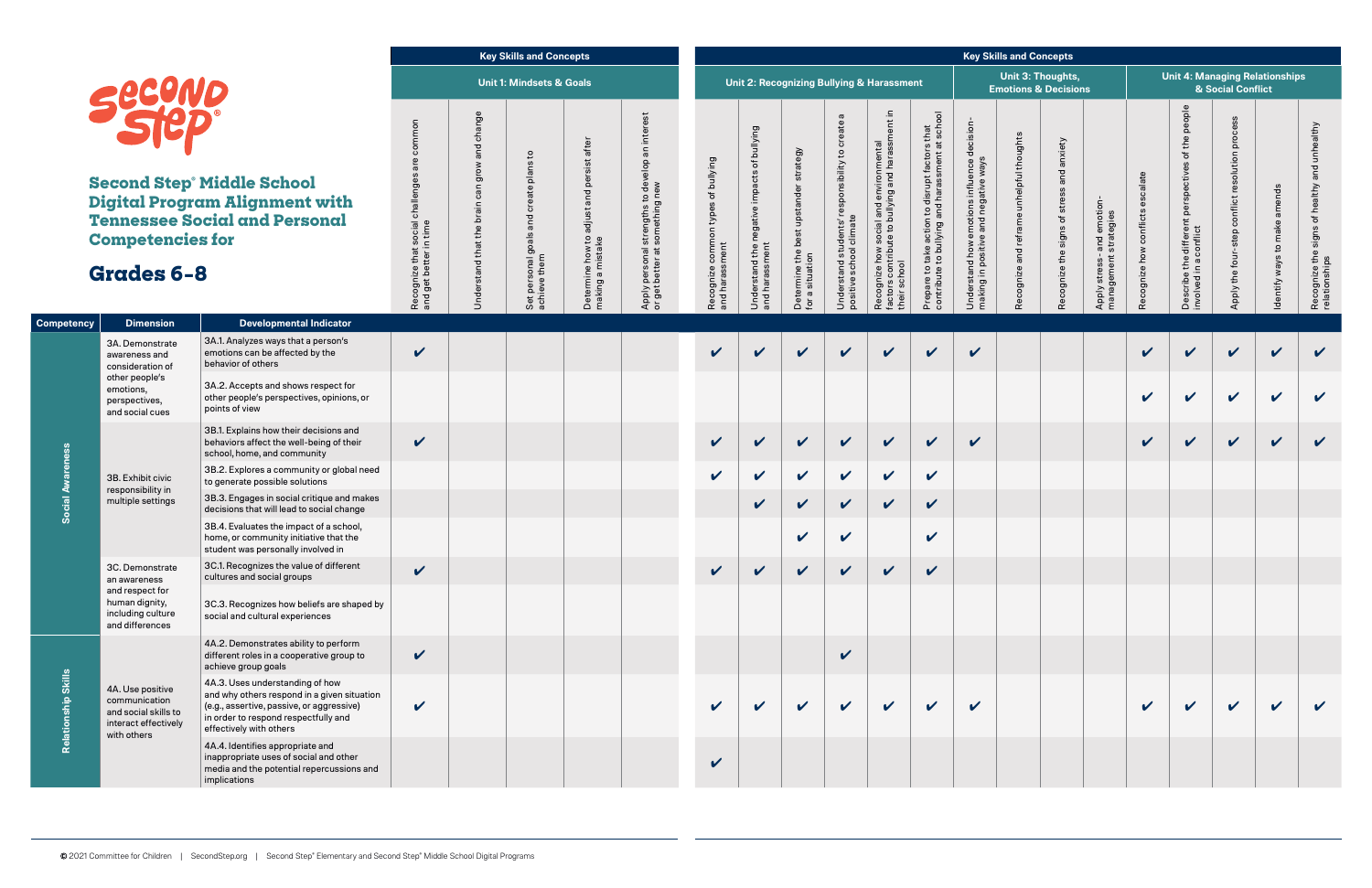|                   |                                                                                                                                                                      |                                                                                                                                                           |                                                                                        |                                                          | <b>Key Skills and Concepts</b>                                         |                                                                     |                                                                                                                          |                                                         |                                                                       |                                                                 |                                                                               |                                                                                                            |                                                                                                   |                                                                                          | <b>Key Skills and Concepts</b>           |                                                      |                                                    |                                  |                                                                                                    |                                                                            |                                       |                                                                |
|-------------------|----------------------------------------------------------------------------------------------------------------------------------------------------------------------|-----------------------------------------------------------------------------------------------------------------------------------------------------------|----------------------------------------------------------------------------------------|----------------------------------------------------------|------------------------------------------------------------------------|---------------------------------------------------------------------|--------------------------------------------------------------------------------------------------------------------------|---------------------------------------------------------|-----------------------------------------------------------------------|-----------------------------------------------------------------|-------------------------------------------------------------------------------|------------------------------------------------------------------------------------------------------------|---------------------------------------------------------------------------------------------------|------------------------------------------------------------------------------------------|------------------------------------------|------------------------------------------------------|----------------------------------------------------|----------------------------------|----------------------------------------------------------------------------------------------------|----------------------------------------------------------------------------|---------------------------------------|----------------------------------------------------------------|
|                   |                                                                                                                                                                      |                                                                                                                                                           |                                                                                        |                                                          | <b>Unit 1: Mindsets &amp; Goals</b>                                    |                                                                     |                                                                                                                          |                                                         |                                                                       |                                                                 |                                                                               | <b>Unit 2: Recognizing Bullying &amp; Harassment</b>                                                       |                                                                                                   |                                                                                          |                                          | Unit 3: Thoughts,<br><b>Emotions &amp; Decisions</b> |                                                    |                                  |                                                                                                    | & Social Conflict                                                          | <b>Unit 4: Managing Relationships</b> |                                                                |
|                   | Second<br><b>Second Step Middle School</b><br>Digital Program Alignment with<br><b>Tennessee Social and Personal</b><br><b>Competencies for</b><br><b>Grades 6-8</b> |                                                                                                                                                           | common<br>$\mathbf \Phi$<br>Recognize that social challenges<br>and get better in time | change<br>Δ<br>۹Ë<br>⋧<br>$\subset$<br>the<br>stand that | $\mathbf{c}$<br>create plans<br>Set personal goals and<br>achieve them | after<br>and persist<br>Determine how to adjust<br>making a mistake | est<br>inter<br>$\Xi$<br>dole<br>deve<br>strengths to <b>a</b><br>something ne<br>Apply personal s<br>or get better at s | of bullying<br>Recognize common types<br>and harassment | of bullying<br>negative impacts<br>Understand the n<br>and harassment | strategy<br>der<br>Determine the best upstar<br>for a situation | ā<br>Understand students' responsibility to create<br>positive school climate | Recognize how social and environmental<br>factors contribute to bullying and harassment in<br>their school | Prepare to take action to disrupt factors that<br>contribute to bullying and harassment at school | decision-<br>Understand how emotions influence (<br>making in positive and negative ways | Recognize and reframe unhelpful thoughts | anxiety<br>and<br>stre<br>signs of<br>Recognize the  | Apply stress- and emotion<br>management strategies | alate<br>Recognize how conflicts | people<br>the<br>đ<br>$\omega$<br>ctive<br>Describe the different perspe<br>involved in a conflict | eso<br>$\overline{a}$<br>resolution<br>conflict<br>step<br>Apply the four- | amends<br>Identify ways to make       | unhealthy<br>of healthy<br>Recognize the sign<br>relationships |
| <b>Competency</b> | <b>Dimension</b>                                                                                                                                                     | <b>Developmental Indicator</b>                                                                                                                            |                                                                                        |                                                          |                                                                        |                                                                     |                                                                                                                          |                                                         |                                                                       |                                                                 |                                                                               |                                                                                                            |                                                                                                   |                                                                                          |                                          |                                                      |                                                    |                                  |                                                                                                    |                                                                            |                                       |                                                                |
|                   |                                                                                                                                                                      | 4B.1. Distinguishes between helpful and<br>harmful peer pressure                                                                                          |                                                                                        |                                                          |                                                                        |                                                                     |                                                                                                                          |                                                         |                                                                       |                                                                 |                                                                               |                                                                                                            |                                                                                                   |                                                                                          |                                          |                                                      |                                                    |                                  |                                                                                                    |                                                                            |                                       | $\mathbf v$                                                    |
|                   |                                                                                                                                                                      | 4B.2. Demonstrates strategies for resisting<br>harmful peer pressure                                                                                      |                                                                                        |                                                          |                                                                        |                                                                     |                                                                                                                          |                                                         |                                                                       |                                                                 |                                                                               |                                                                                                            |                                                                                                   |                                                                                          |                                          |                                                      |                                                    |                                  |                                                                                                    |                                                                            |                                       | $\checkmark$                                                   |
|                   | 4B. Develop and                                                                                                                                                      | 4B.3. Is involved in positive activities<br>with their peers                                                                                              |                                                                                        |                                                          |                                                                        |                                                                     |                                                                                                                          |                                                         |                                                                       |                                                                 | $\mathbf v$                                                                   |                                                                                                            | $\mathbf{v}$                                                                                      |                                                                                          |                                          |                                                      |                                                    |                                  |                                                                                                    |                                                                            |                                       |                                                                |
|                   | maintain positive<br>relationships                                                                                                                                   | 4B.4. Develops friendships based on<br>personal values                                                                                                    | $\mathbf v$                                                                            |                                                          |                                                                        |                                                                     |                                                                                                                          |                                                         |                                                                       |                                                                 | $\checkmark$                                                                  |                                                                                                            |                                                                                                   |                                                                                          |                                          |                                                      |                                                    |                                  |                                                                                                    |                                                                            |                                       | $\checkmark$                                                   |
| <b>Skills</b>     |                                                                                                                                                                      | 4B.5. Identifies the impact of social media<br>in developing and sustaining positive<br>relationships                                                     |                                                                                        |                                                          |                                                                        |                                                                     |                                                                                                                          |                                                         |                                                                       |                                                                 |                                                                               |                                                                                                            |                                                                                                   |                                                                                          |                                          |                                                      |                                                    |                                  |                                                                                                    |                                                                            |                                       |                                                                |
|                   |                                                                                                                                                                      | 4B.6. Identifies the difference between safe<br>and risky behaviors in a relationship                                                                     |                                                                                        |                                                          |                                                                        |                                                                     |                                                                                                                          |                                                         |                                                                       |                                                                 |                                                                               |                                                                                                            |                                                                                                   |                                                                                          |                                          |                                                      |                                                    |                                  |                                                                                                    |                                                                            |                                       | $\checkmark$                                                   |
|                   | Relationship                                                                                                                                                         | 4C.1. Identifies the roles of individuals<br>in conflict and understands one's own<br>responsibility in reaching resolution                               |                                                                                        |                                                          |                                                                        |                                                                     |                                                                                                                          |                                                         |                                                                       |                                                                 |                                                                               |                                                                                                            |                                                                                                   |                                                                                          |                                          |                                                      |                                                    | $\checkmark$                     | $\checkmark$                                                                                       | $\boldsymbol{\mathcal{U}}$                                                 | V                                     |                                                                |
|                   | 4C. Demonstrate<br>an ability to prevent,<br>manage, and/or<br>resolve interpersonal                                                                                 | 4C.2. Develops self-awareness of their<br>part and actions in creating conflict (e.g.,<br>spreading rumors, use of social media,<br>wrongful accusations) |                                                                                        |                                                          |                                                                        |                                                                     |                                                                                                                          |                                                         |                                                                       |                                                                 |                                                                               |                                                                                                            |                                                                                                   |                                                                                          |                                          |                                                      |                                                    | $\checkmark$                     |                                                                                                    |                                                                            |                                       |                                                                |
|                   | conflicts in<br>constructive ways                                                                                                                                    | 4C.3. Applies conflict resolution skills to<br>deescalate, defuse, and resolve differences                                                                | V                                                                                      |                                                          |                                                                        |                                                                     |                                                                                                                          |                                                         |                                                                       | $\mathbf v$                                                     |                                                                               |                                                                                                            | $\mathbf v$                                                                                       |                                                                                          |                                          |                                                      |                                                    |                                  |                                                                                                    | $\boldsymbol{\mathcal{U}}$                                                 |                                       |                                                                |
|                   |                                                                                                                                                                      | 4C.4. Identifies and accesses positive<br>supports when needed in a conflict<br>situation/crisis                                                          |                                                                                        |                                                          |                                                                        |                                                                     |                                                                                                                          |                                                         |                                                                       |                                                                 |                                                                               |                                                                                                            |                                                                                                   |                                                                                          |                                          |                                                      |                                                    |                                  |                                                                                                    |                                                                            |                                       | $\checkmark$                                                   |